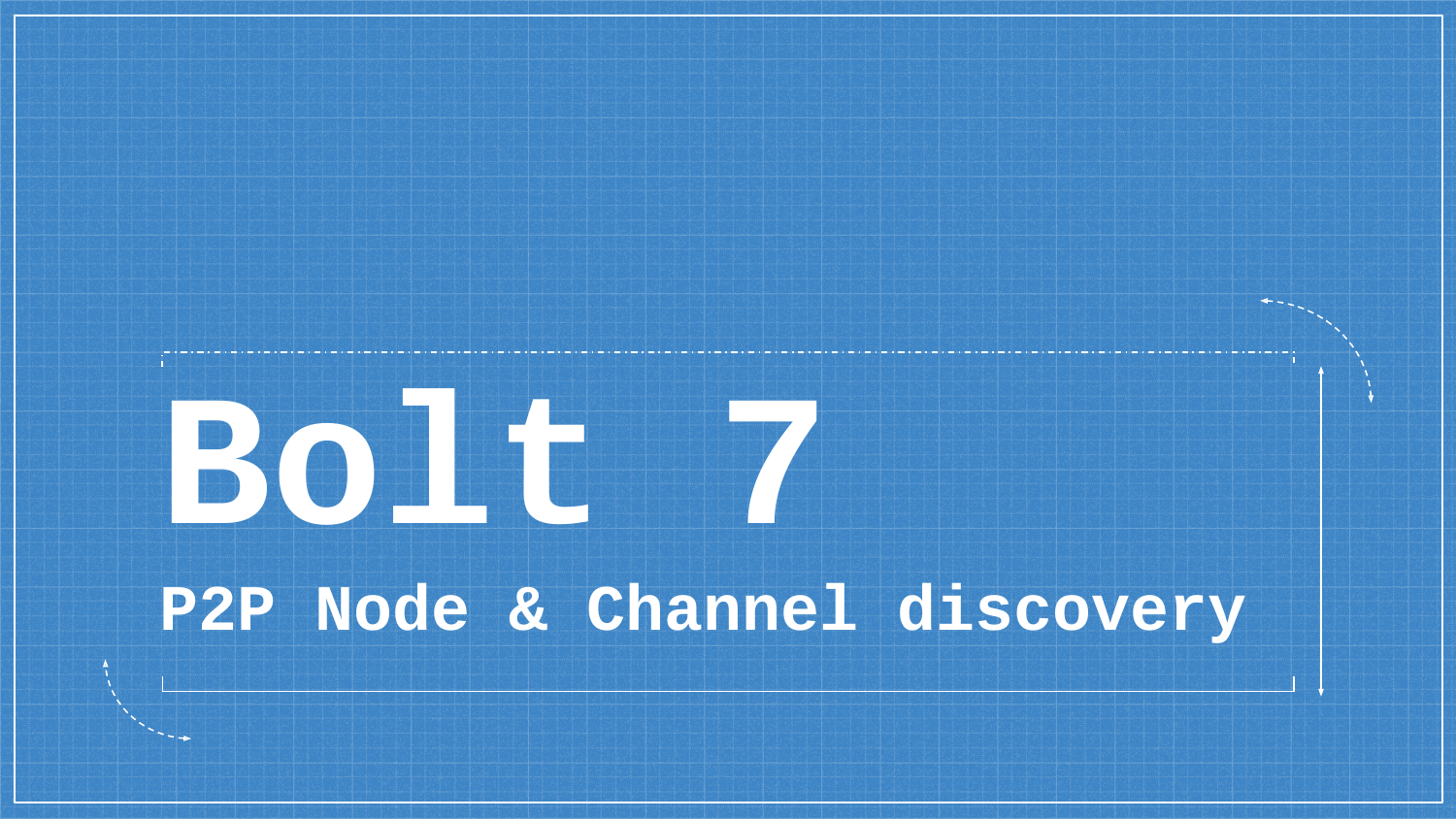## short channel id

## **What it is**

Unique description of the funding transaction.

#### **Breakdown**

- 3 bytes block height
- 3 bytes transaction index
- 2 bytes output index

1413847x29x0 block height tx output

#### references <https://github.com/lightning/bolts/issues/301> <https://www.derpturkey.com/lightning-network-routing-gossip-shortchannelid/>

#### **Purpose**

Implementation agnostic method of communicating unique channels

### **Drawbacks**

- \* Confirmations necessary before usage
- \* 2 methods to reference a channel is complex!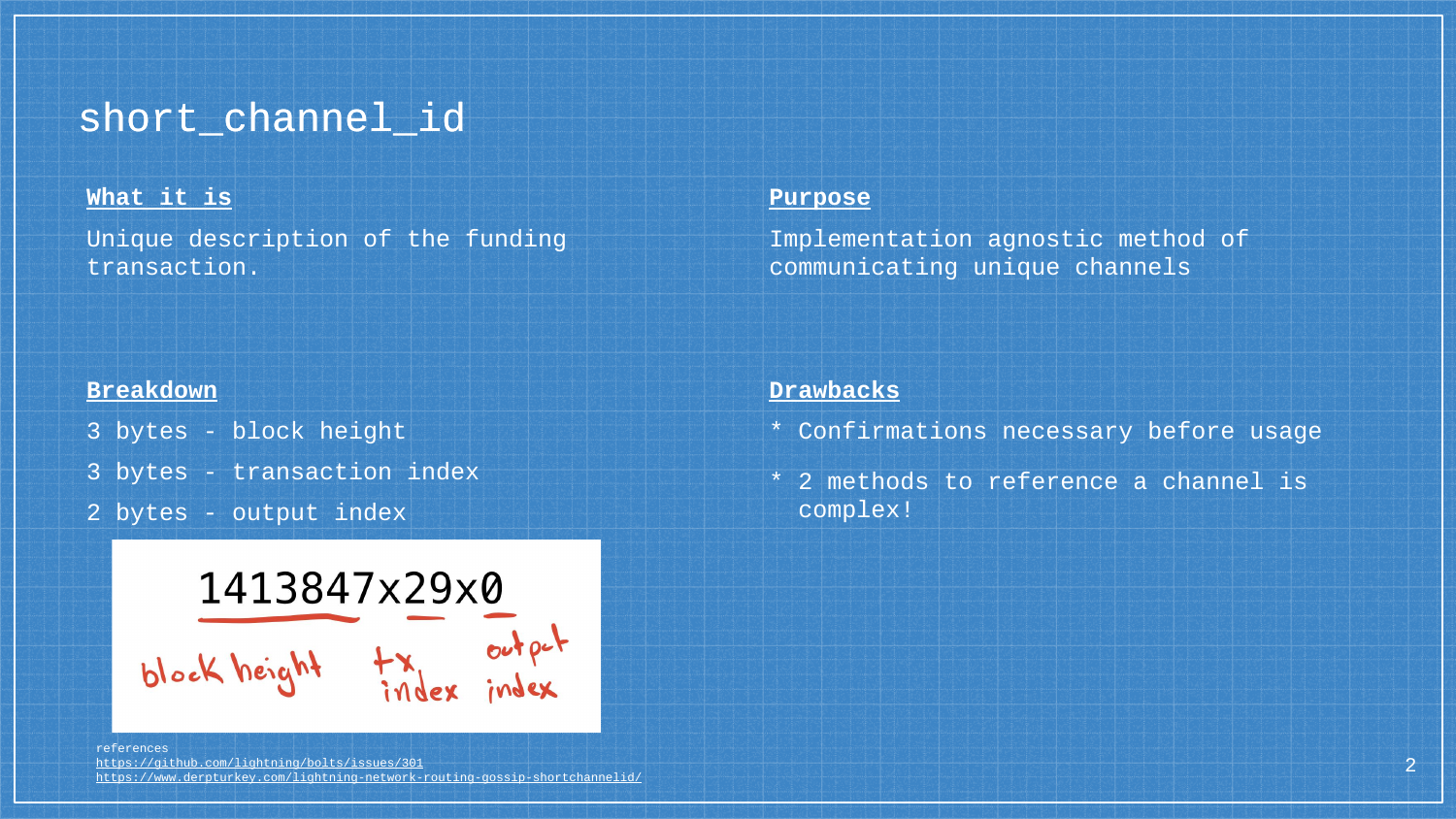

## **Messages**

channel\_announcement, node\_announcement, channel\_update, announcement\_signatures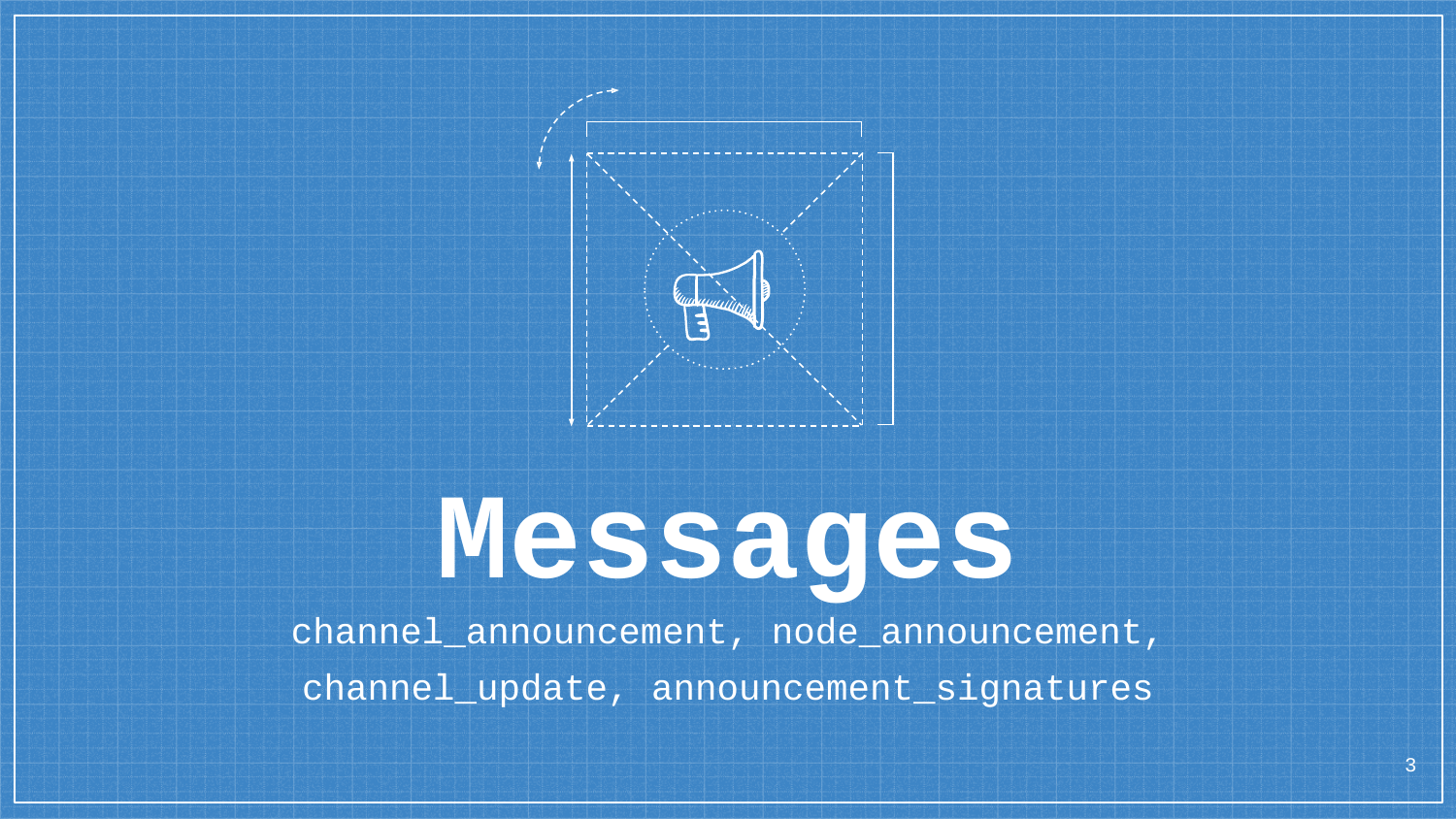## **announcement\_signatures**

**1**

gossip messages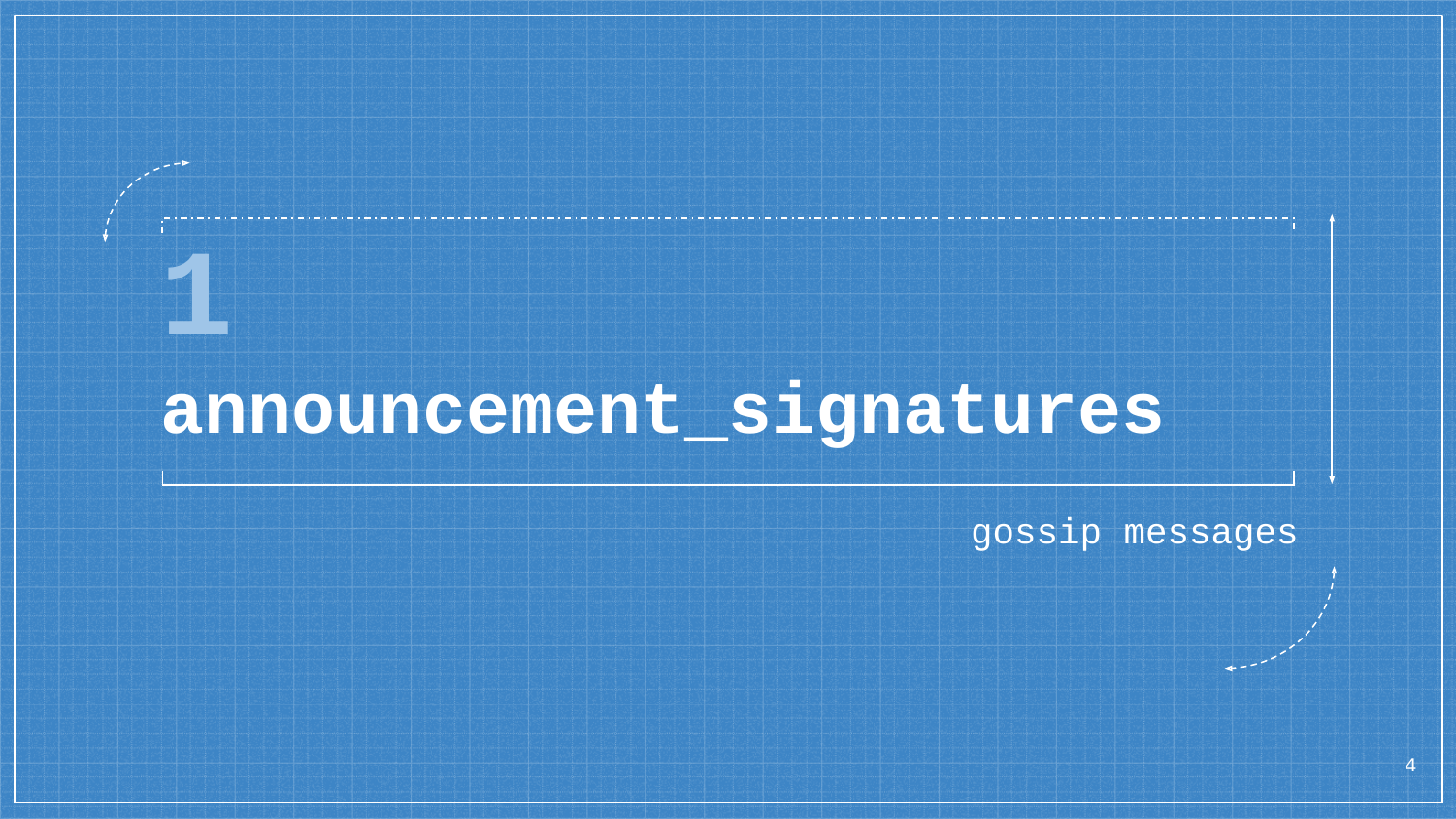## announcement\_signatures

#### **Purpose**

Opt in mechanism to allow announcement to rest of network

### **What it is**

signatures necessary for peer to construct channel\_announcement message

### **How it's used**

Proves node ownership over funding transaction

1. type: 259 (announcement\_signatures)

 $2.$  data:

- $\circ$  [ channel\_id : channel\_id ]
- o [short\_channel\_id : short\_channel\_id ]
- $\circ$  [ signature : node\_signature ]
- $\circ$  [ signature : bitcoin\_signature ]

### **When is it broadcasted**

- if

 open\_channel.announce\_channel is set && shutdown message not sent && funding\_locked is sent and recv && funding\_tx has 6 confs on reconnection if above is met

#### references

http://site.ieee.org/icbc-2019/files/2019/05/ICBC-2019-Tutorial-3-Lightning-Network-Protocol.pdf <https://github.com/lightningnetwork/lnd/issues/1636>

https://bitcoin.stackexchange.com/questions/80019/what-is-the-purpose-of-the-announcement-signatures-message-as-specified-by-the-l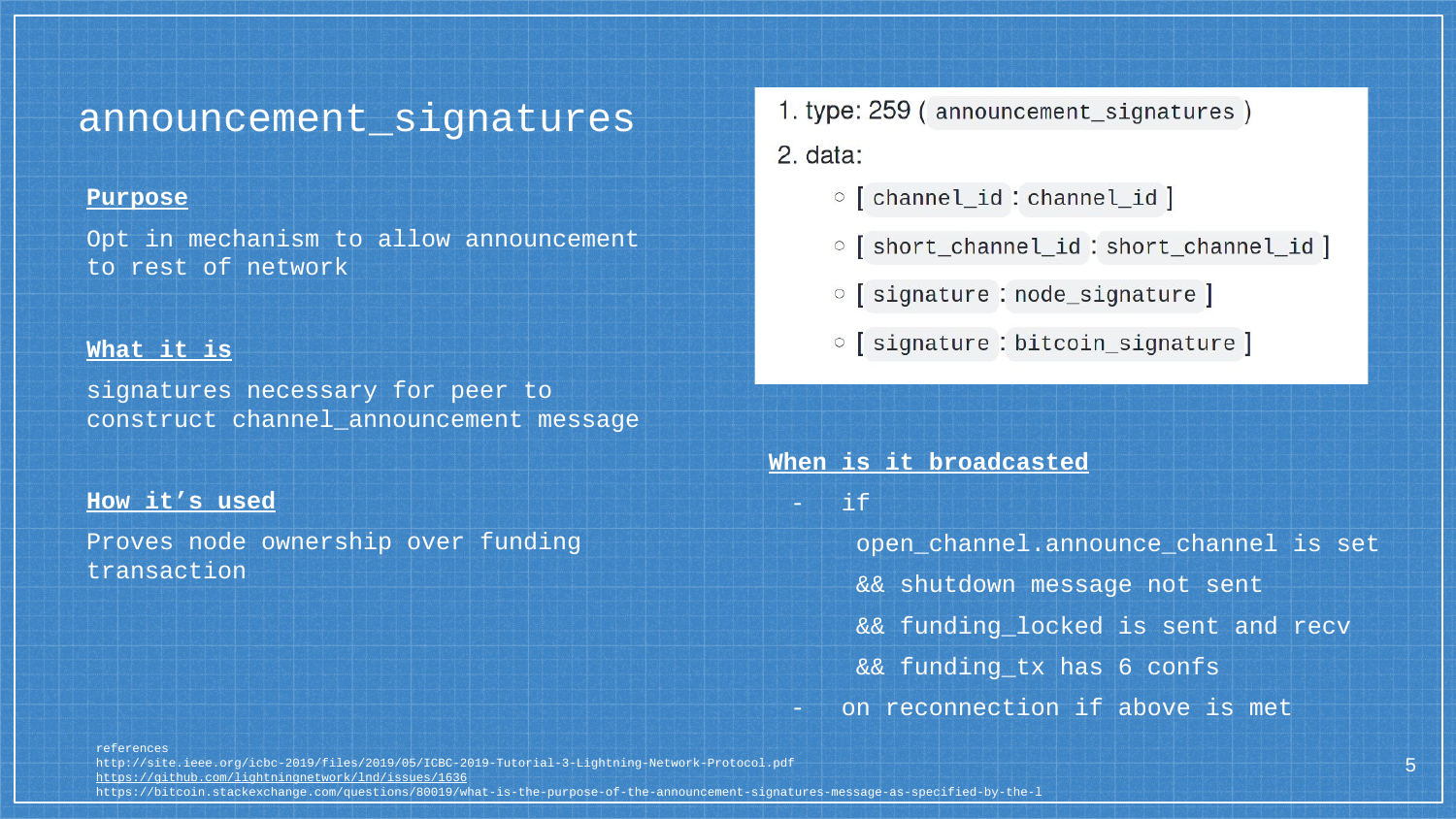## announcement\_signatures

#### **How the peer processes it**

- if the short channel id is NOT correct:
	- SHOULD fail the channel
- if the node\_signature OR the bitcoin\_signature is NOT correct: ○ MAY fail the channel.
- if it has sent AND received a valid announcement signatures message: ○ SHOULD queue the channel announcement message for its peers.
- if it has not sent funding locked:
	- o MAY defer handling the announcement\_signatures until after it has sent funding\_locked
	- o otherwise:
		- MUST ignore it.
- 1. type: 259 (announcement\_signatures)
- $2.$  data:
	- $\circ$  [ channel\_id : channel\_id ]
	- [ short\_channel\_id : short\_channel\_id ]
	- $\circ$  [ signature : node\_signature ]
	- $\circ$  [ signature : bitcoin\_signature ]

Failure to broadcast means peer cannot create their channel\_announcement edge (remember, most channels are 2 edges (bi-directional))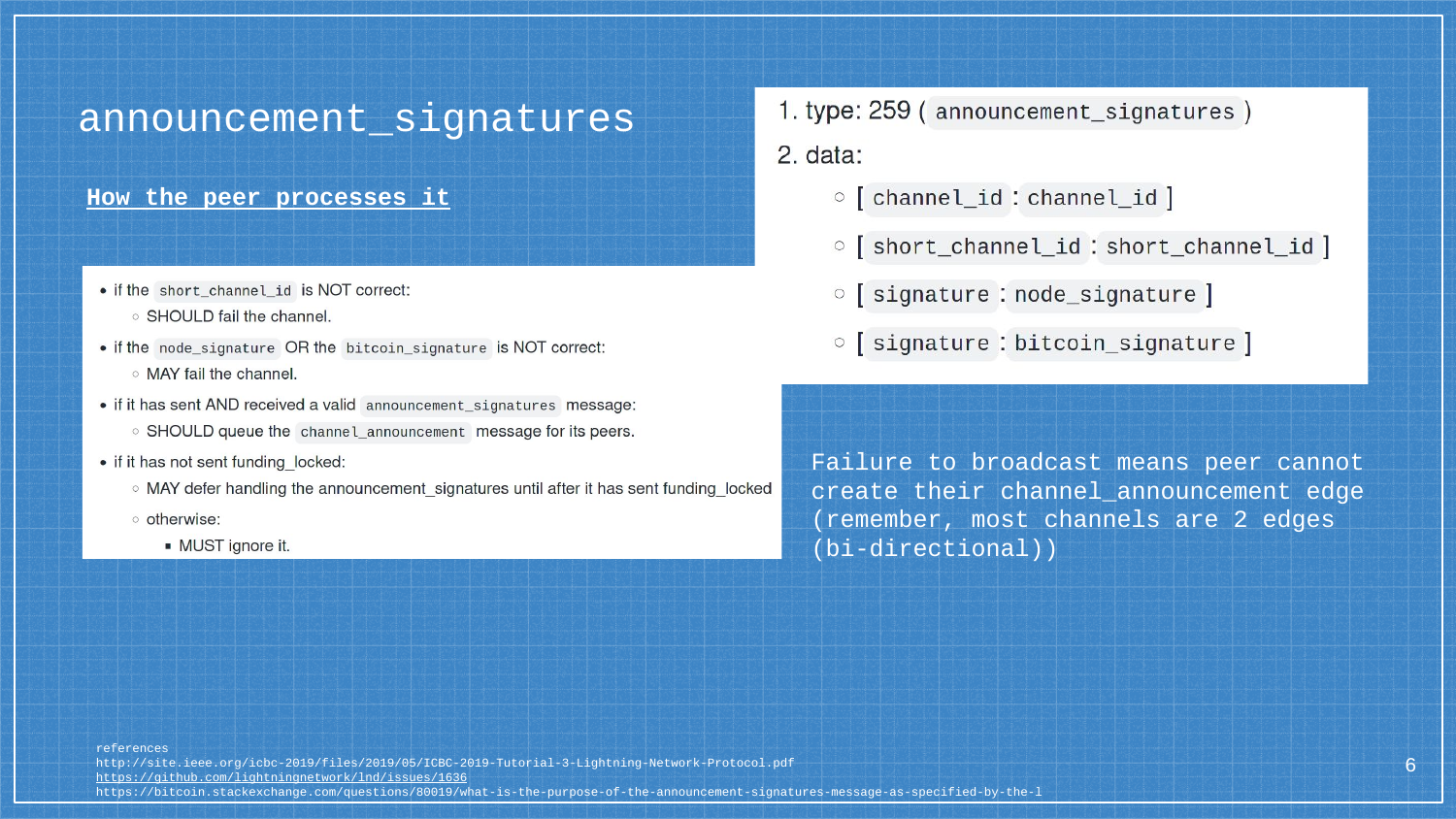**2**

gossip messages

7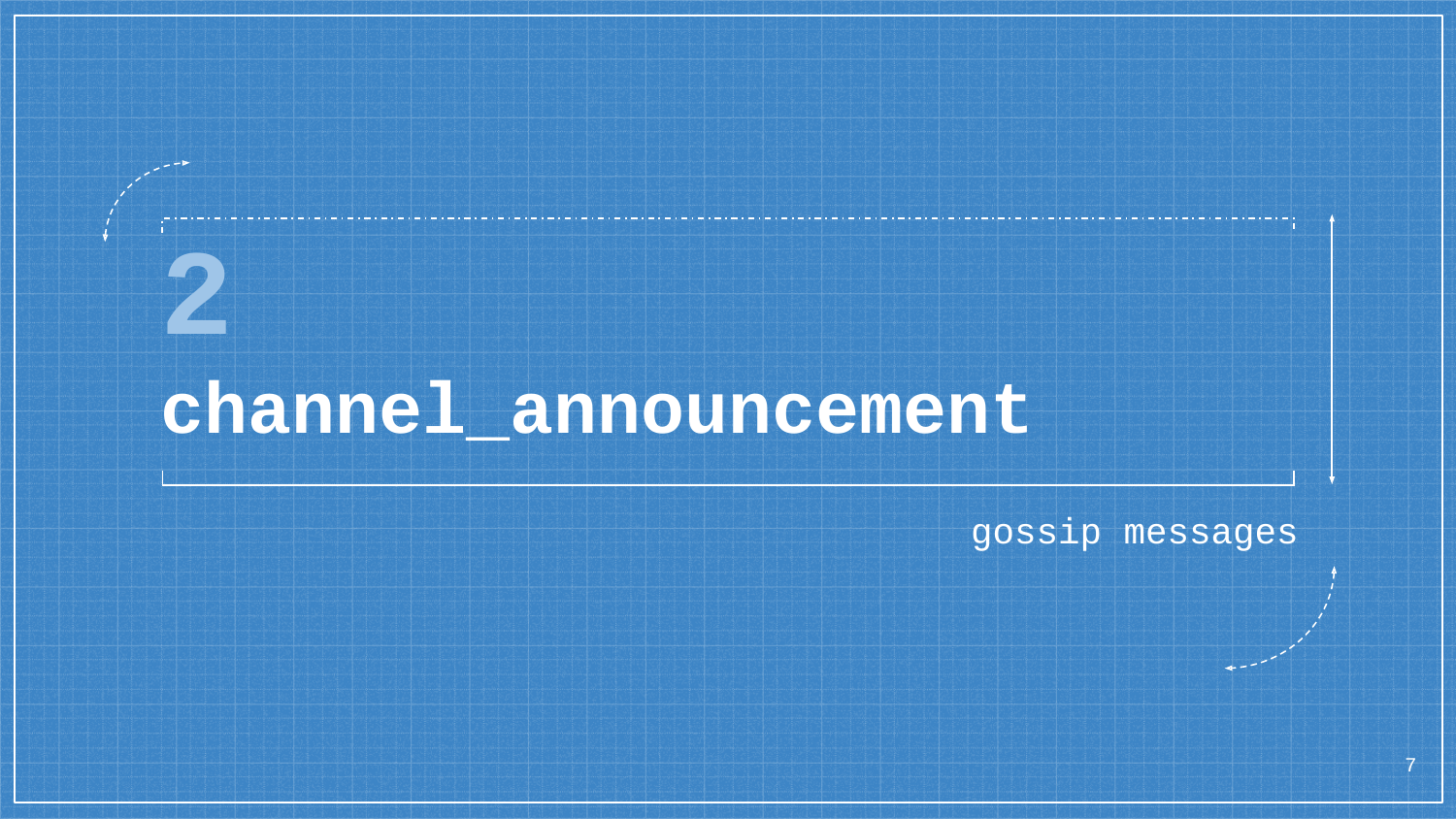#### **Purpose**

communicates ownership info of a channel across the network

## **What it is**

Proofs of the existence of a channel between node\_1 and node\_2

### **How it's used**

Nodes pass this msg throughout the network, check the proofs to to connect the onchain bitcoin key to the lightning key.

Channel is not usable until fee and expiry is broadcast via channel\_update Proving the existence of a channel between node\_1 and node\_2 requires:

1. proving that the funding transaction pays to bitcoin\_key\_1 and bitcoin\_key\_2 2. proving that node 1 owns bitcoin key 1 3. proving that node 2 owns bitcoin key 2

1. type: 256 (channel announcement)

#### $2.$  data:

- o [signature : node signature 1]
- o [signature : node\_signature\_2 ]
- o [signature: bitcoin\_signature\_1]
- o [signature: bitcoin\_signature\_2]
- $\circ$  [ u16 : len ]
- o [ len\*byte : features ]
- O [ chain\_hash : chain\_hash ]
- o [short\_channel\_id:short\_channel\_id]
- $\circ$  [ point : node\_id\_1 ]
- $\circ$  [ point : node\_id\_2 ]
- o [ point : bitcoin\_key\_1 ]
- o [ point : bitcoin\_key\_2 ]

## **When is it broadcasted**

If open channel.announce channel is set

references

http://site.ieee.org/icbc-2019/files/2019/05/ICBC-2019-Tutorial-3-Lightning-Network-Protocol.pdf https://github.com/lightningnetwork/lnd/issues/1636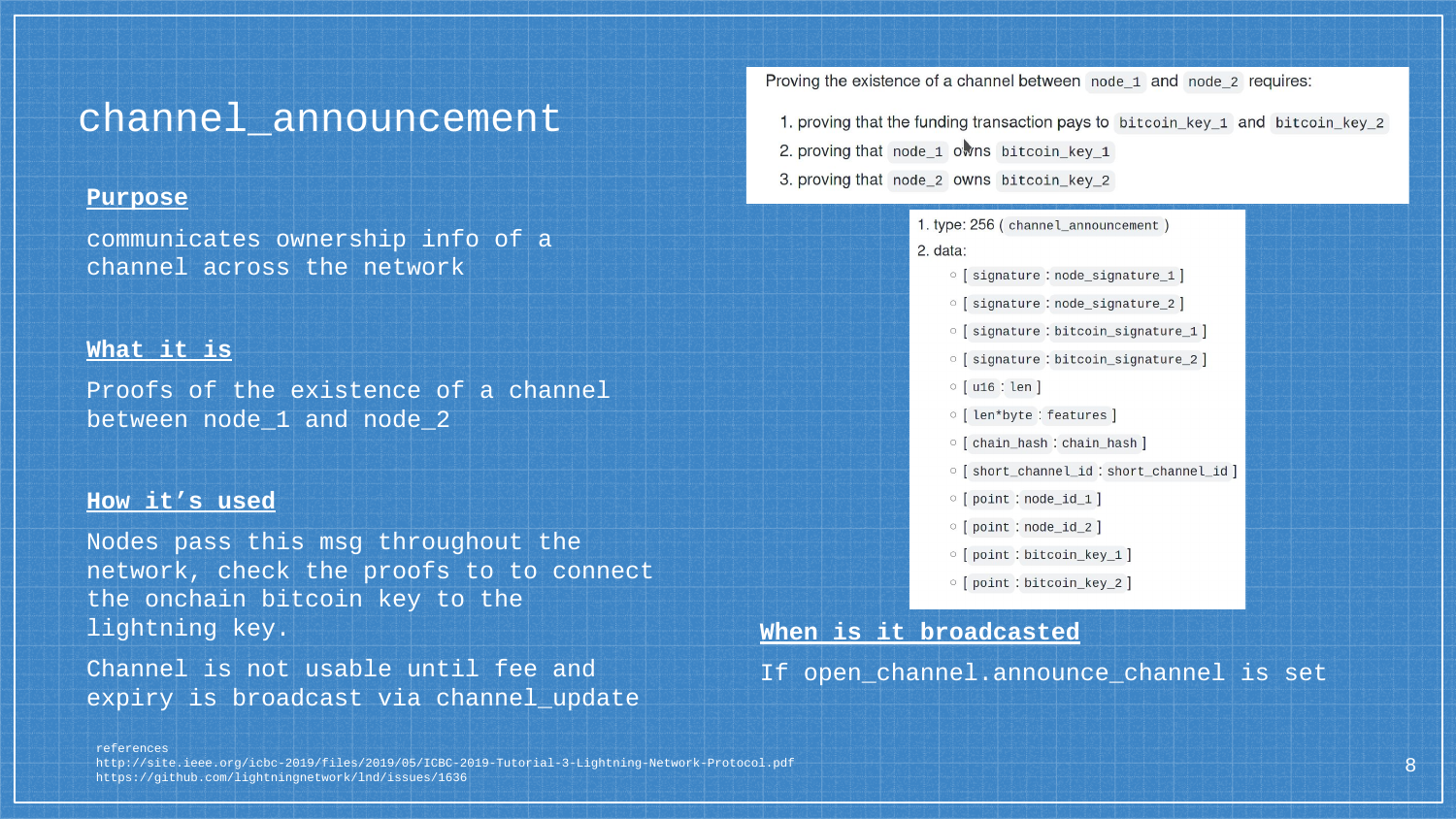valid signature of h using each node secret

Proving the existence of a channel between node\_1 and node\_2 requires:

1. proving that the funding transaction pays to bitcoin\_key\_1 and bitcoin\_key\_2 2. proving that node\_1 owns bitcoin\_key\_1 3. proving that node\_2 owns bitcoin\_key\_2

> 1. type: 256 (channel announcement) 2. data: o [signature : node signature 1] o [signature: node\_signature\_2] o [signature: bitcoin\_signature\_1] o [signature: bitcoin\_signature\_2 ]  $\circ$  [ u16 : len ] o [ len\*byte : features ] o [chain\_hash : chain\_hash ] o [short\_channel\_id : short\_channel\_id ]  $\circ$  [ point : node\_id\_1 ]  $\circ$  [ point : node\_id\_2 ] o [ point : bitcoin\_key\_1 ] o [ point : bitcoin\_key\_2 ]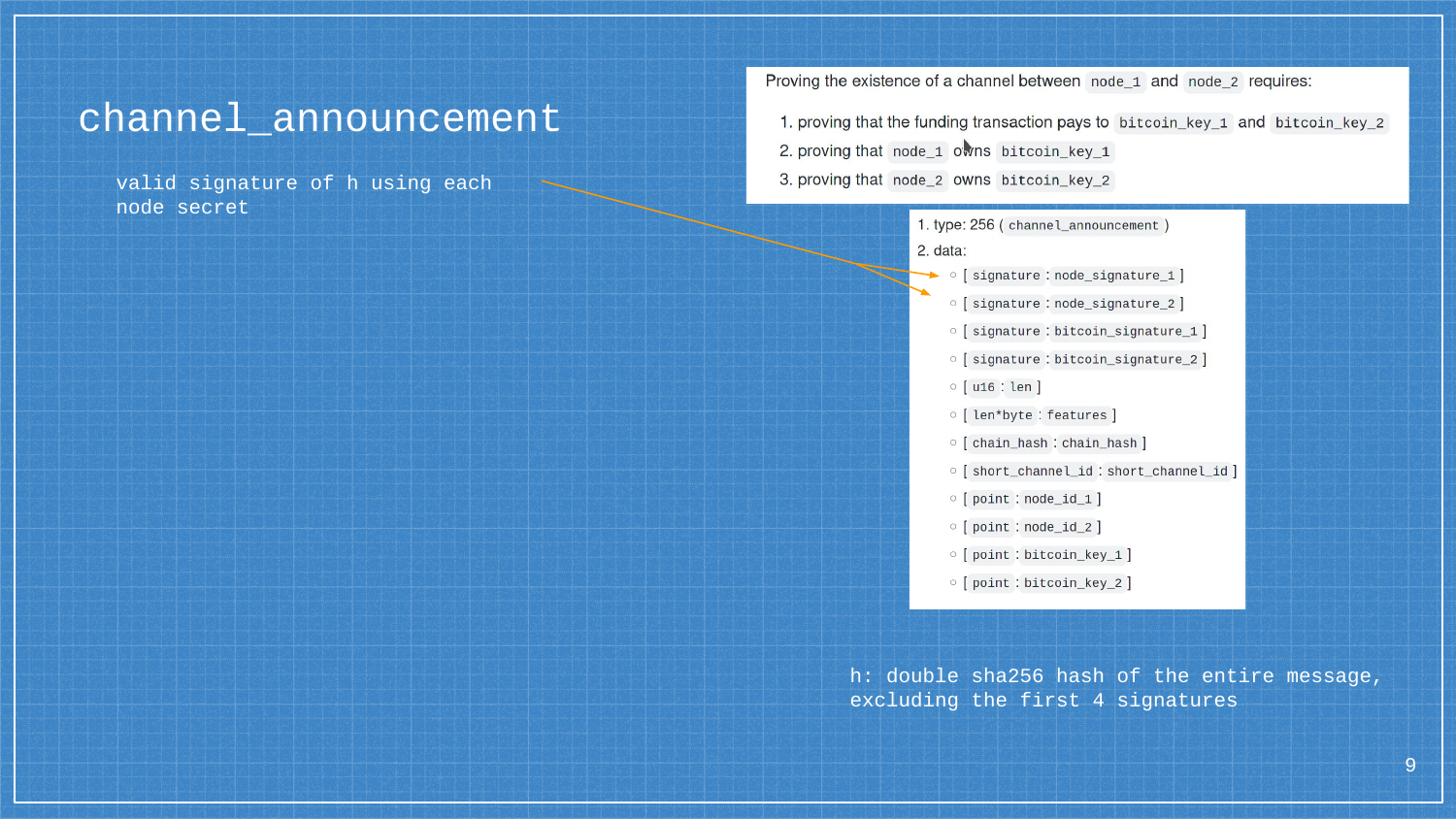valid signature of h using each node secret

must relate to respective node funding keys

Proving the existence of a channel between node\_1 and node\_2 requires:

1. proving that the funding transaction pays to bitcoin\_key\_1 and bitcoin\_key\_2 2. proving that node\_1 owns bitcoin\_key\_1 3. proving that node\_2 owns bitcoin\_key\_2

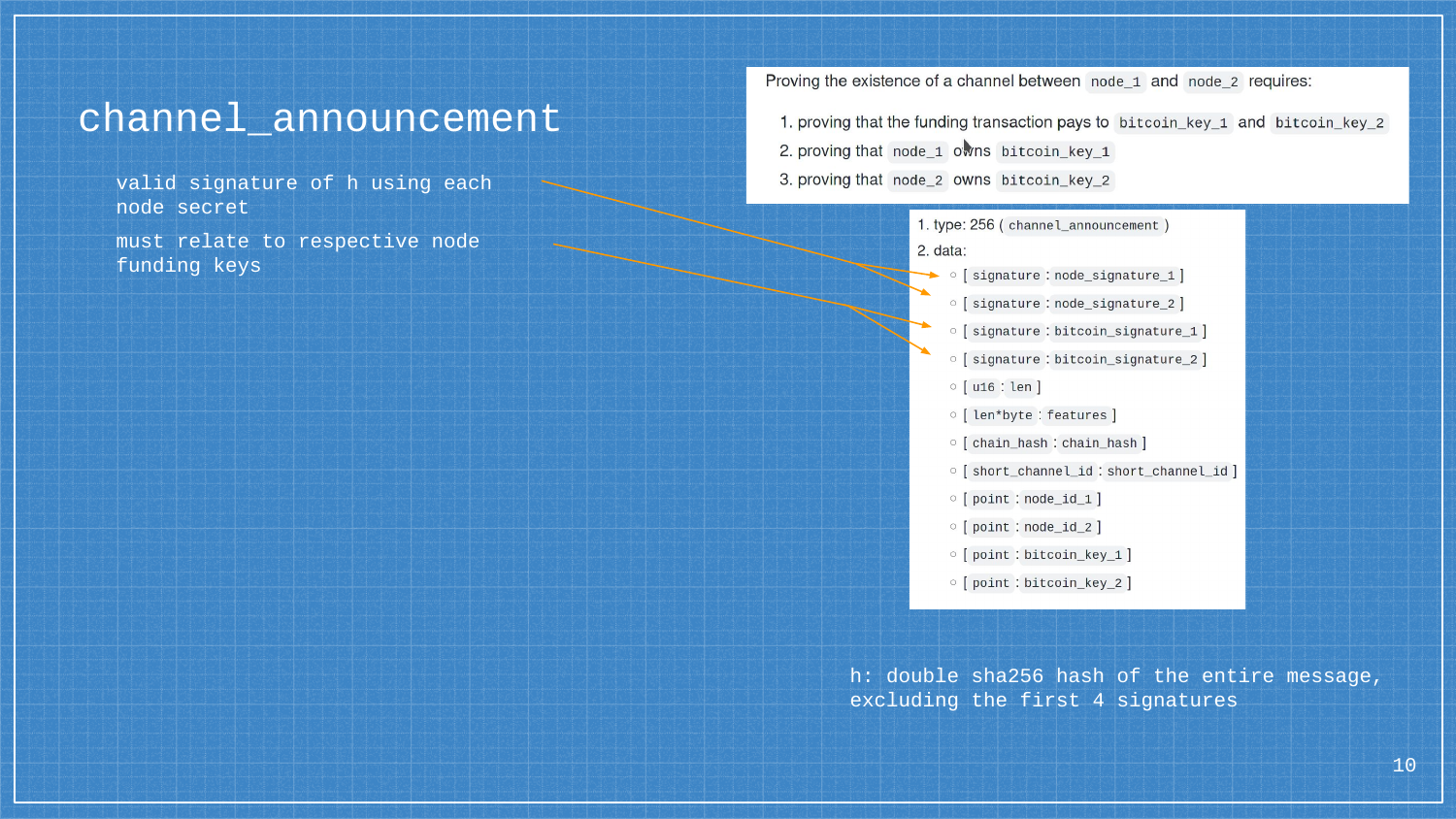valid signature of h using each node secret

must relate to respective node funding keys

min length for features

bolt 9 features negotiated

Proving the existence of a channel between node\_1 and node\_2 requires:

1. proving that the funding transaction pays to bitcoin\_key\_1 and bitcoin\_key\_2 2. proving that node\_1 owns bitcoin\_key\_1 3. proving that node\_2 owns bitcoin\_key\_2

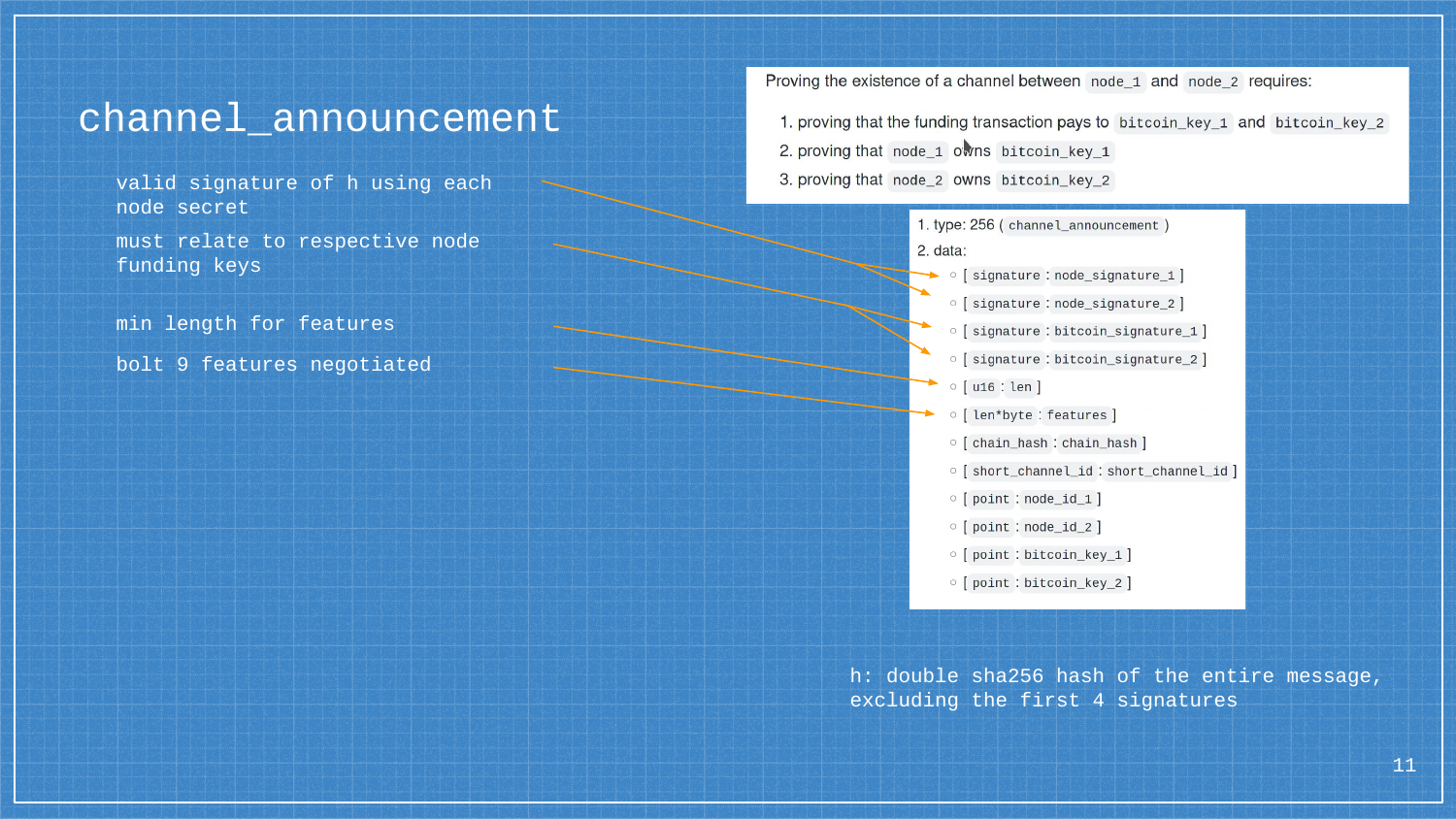valid signature of h using each node secret

must relate to respective node funding keys

min length for features

bolt 9 features negotiated

Proving the existence of a channel between node\_1 and node\_2 requires:

1. proving that the funding transaction pays to bitcoin\_key\_1 and bitcoin\_key\_2 2. proving that node\_1 owns bitcoin\_key\_1 3. proving that node 2 owns bitcoin key 2

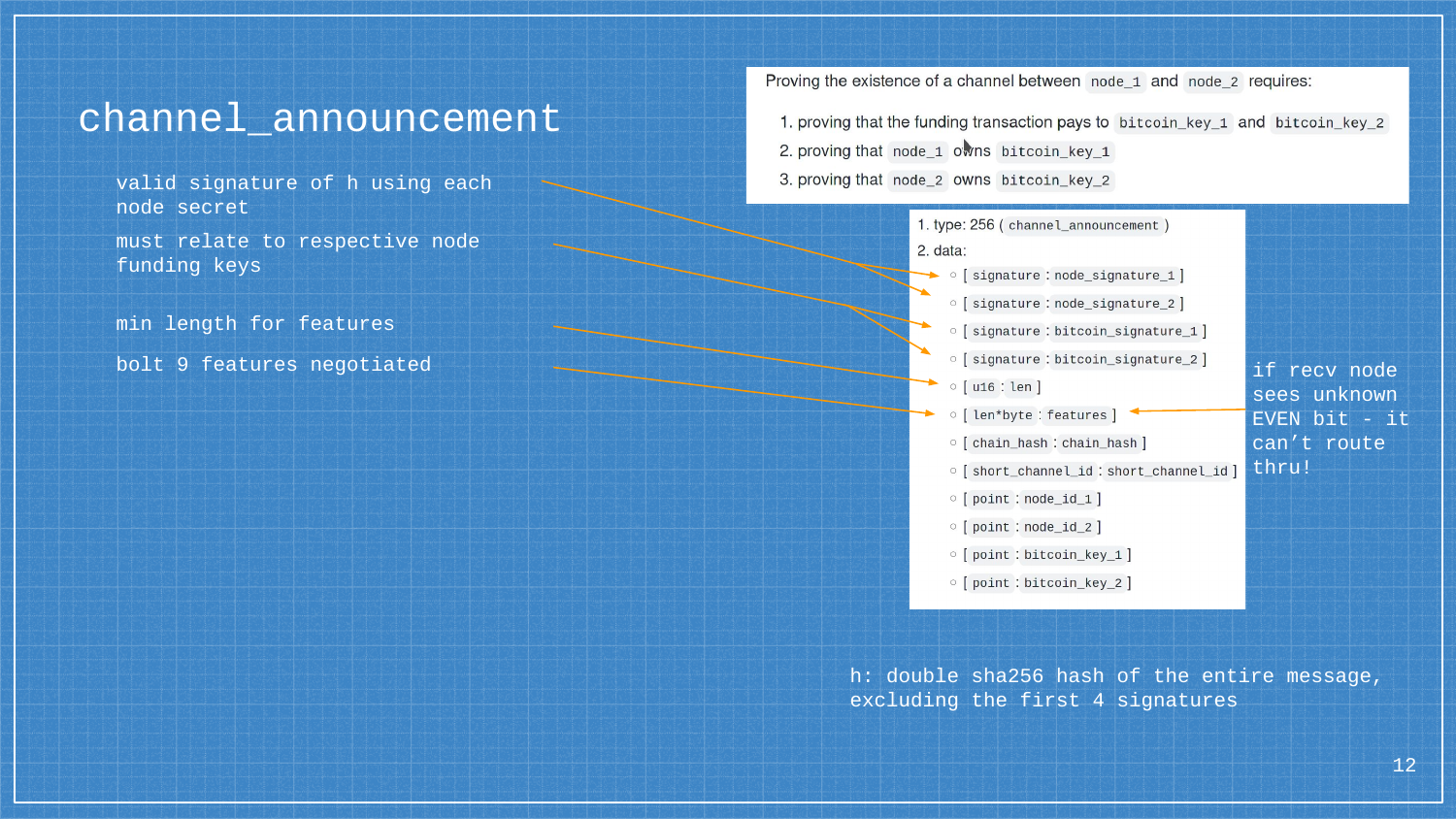valid signature of h using each node secret

must relate to respective node funding keys

min length for features

bolt 9 features negotiated

genesis block hash to identify chain

Proving the existence of a channel between node\_1 and node\_2 requires:

1. proving that the funding transaction pays to bitcoin\_key\_1 and bitcoin\_key\_2 2. proving that node\_1 owns bitcoin\_key\_1 3. proving that node 2 owns bitcoin key 2

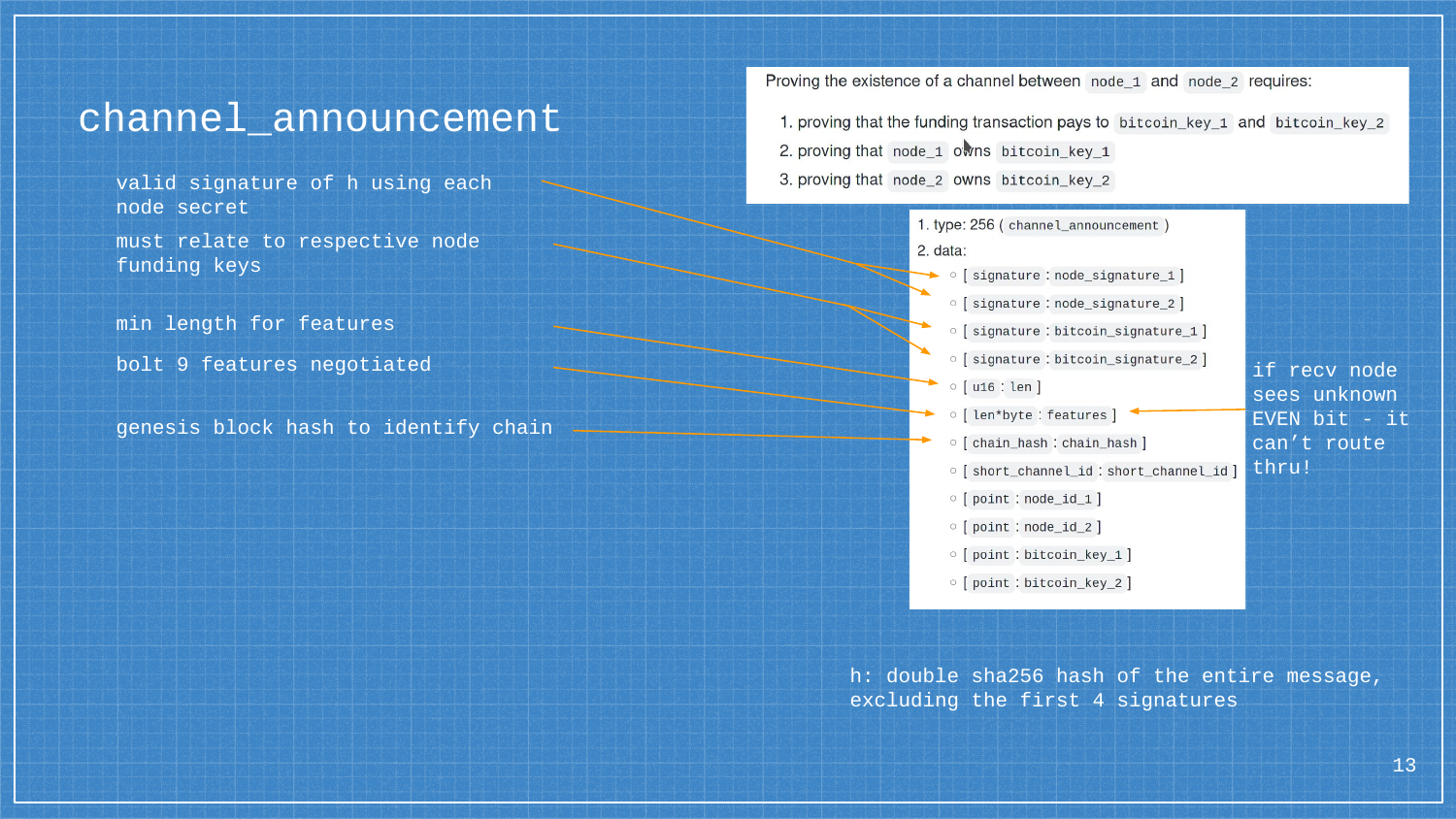valid signature of h using each node secret

must relate to respective node funding keys

min length for features

bolt 9 features negotiated

genesis block hash to identify chain

reference to funding tx

Proving the existence of a channel between node\_1 and node\_2 requires:

1. proving that the funding transaction pays to bitcoin\_key\_1 and bitcoin\_key\_2 2. proving that node\_1 owns bitcoin\_key\_1 3. proving that node 2 owns bitcoin key 2

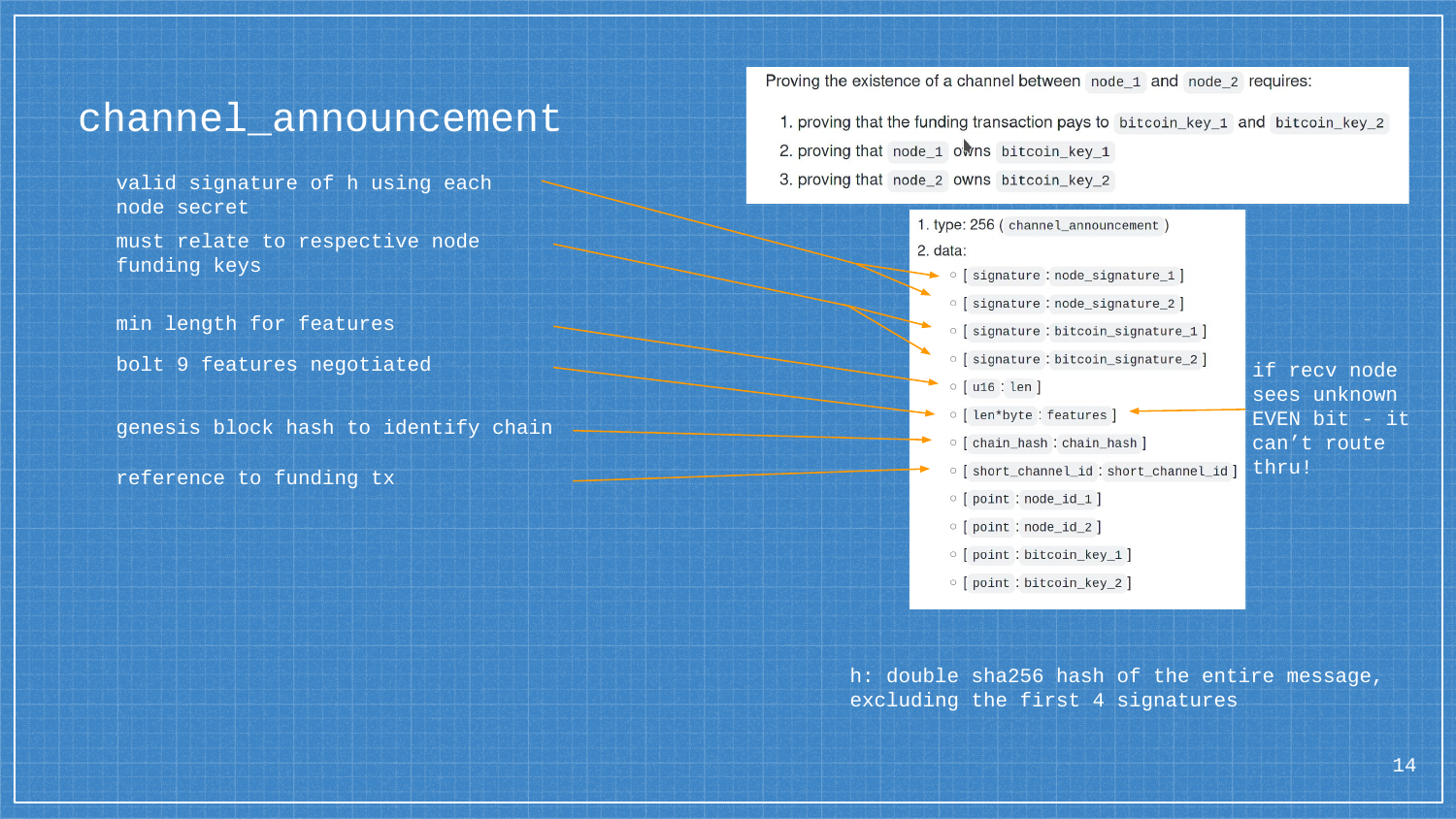valid signature of h using each node secret

must relate to respective node funding keys

min length for features

bolt 9 features negotiated

genesis block hash to identify chain

reference to funding tx

pubkeys in lexicographically ascending order

Proving the existence of a channel between node\_1 and node\_2 requires:

1. proving that the funding transaction pays to bitcoin\_key\_1 and bitcoin\_key\_2 2. proving that node\_1 owns bitcoin\_key\_1 3. proving that node 2 owns bitcoin key 2

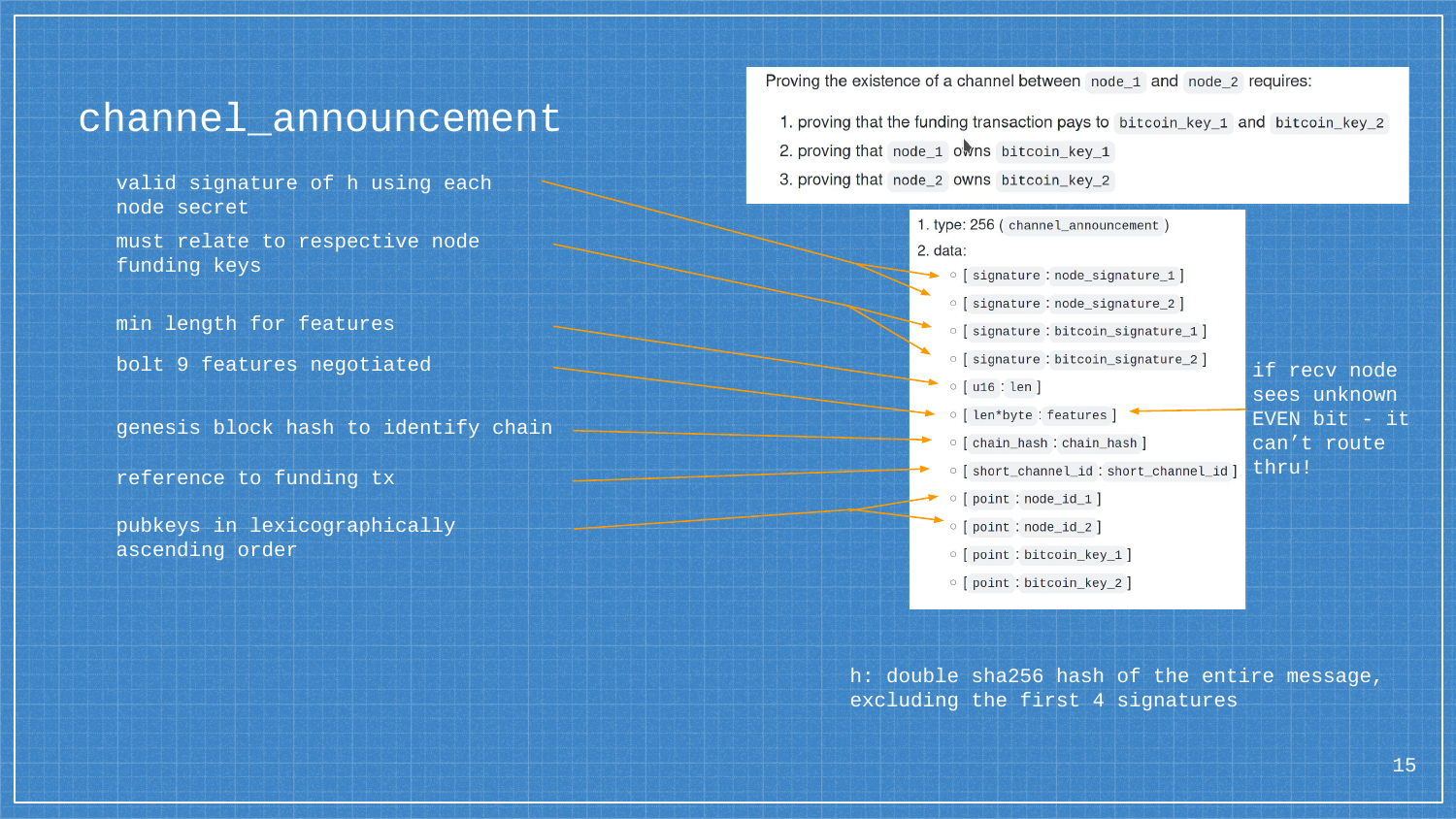valid signature of h using each node secret

must relate to respective node funding keys

min length for features

bolt 9 features negotiated

genesis block hash to identify chain

reference to funding tx

pubkeys in lexicographically ascending order

Proving the existence of a channel between node\_1 and node\_2 requires:

1. proving that the funding transaction pays to bitcoin\_key\_1 and bitcoin\_key\_2 2. proving that node\_1 owns bitcoin\_key\_1 3. proving that node 2 owns bitcoin key 2

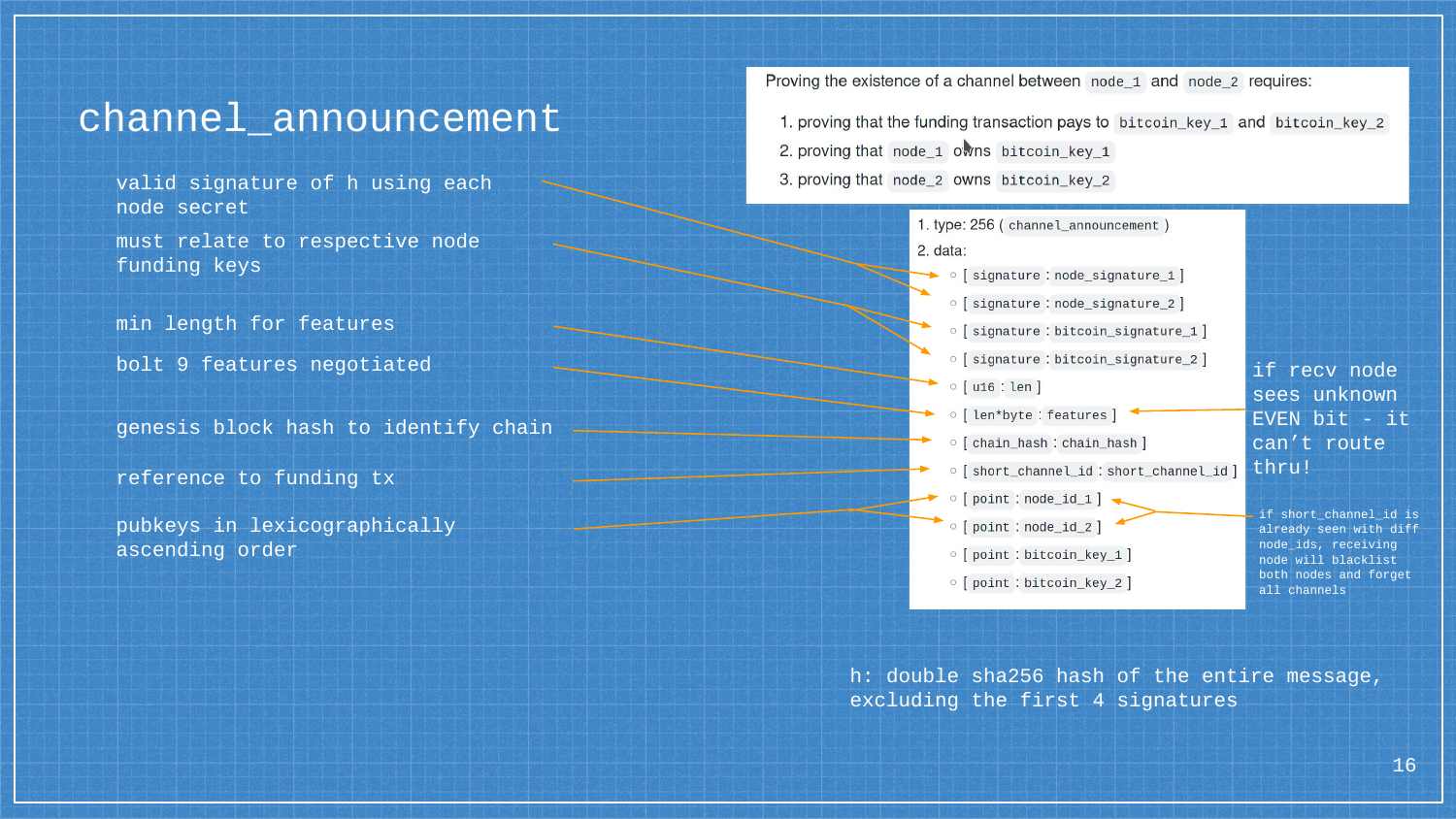valid signature of h using each node secret

must relate to respective node funding keys

min length for features

bolt 9 features negotiated

genesis block hash to identify chain

reference to funding tx

pubkeys in lexicographically ascending order

respective funding\_pubkey

Proving the existence of a channel between node\_1 and node\_2 requires:

1. proving that the funding transaction pays to bitcoin\_key\_1 and bitcoin\_key\_2 2. proving that node\_1 owns bitcoin\_key\_1 3. proving that node 2 owns bitcoin key 2

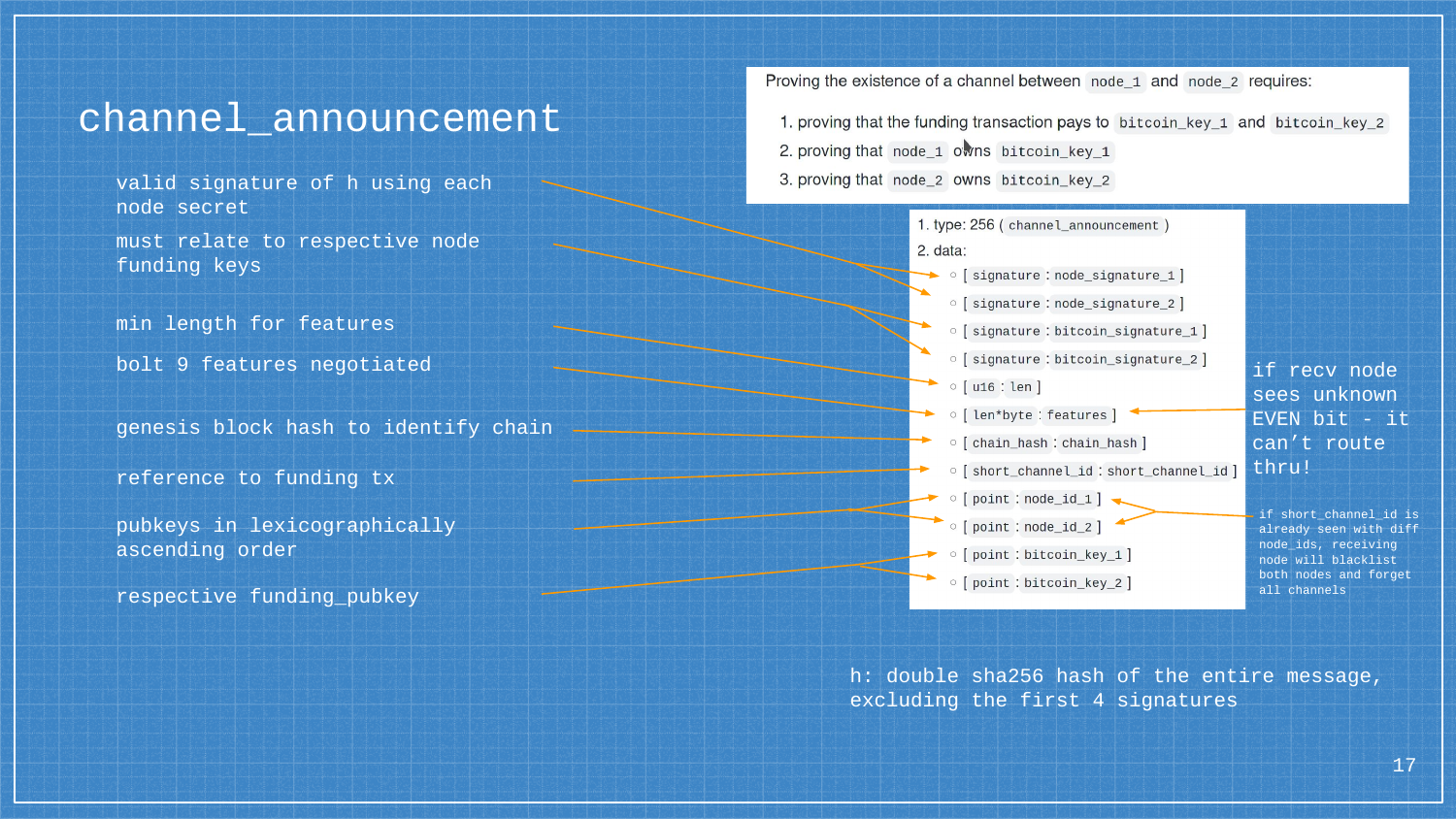## **node\_announcment**

**3**

gossip messages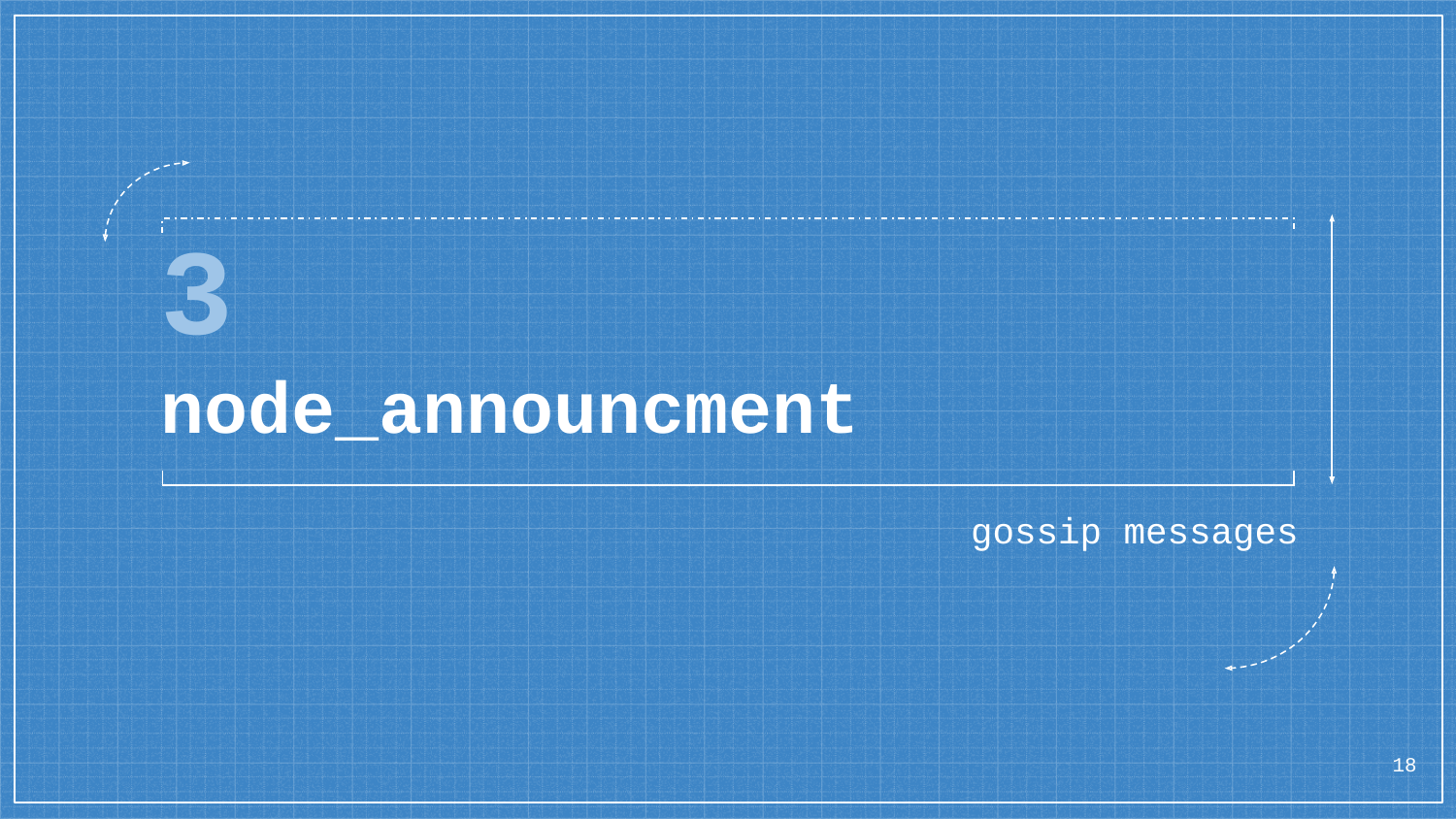## node\_announcement

#### **Purpose**

communicates node metadata across the network

#### **What it is**

connection info, arbitrary attributes for display on explorers, broadcasted features, etc

#### **How it's used**

Useful for nodes with a changing IP. Is ignored unless a channel is associated with it.

#### **When is it broadcasted**

After channel\_announcement

references

http://site.ieee.org/icbc-2019/files/2019/05/ICBC-2019-Tutorial-3-Lightning-Network-Protocol.pdf https://bitcoin.stackexchange.com/questions/80546/how-does-the-lightning-network-handle-changing-ips

1. type: 257 (node\_announcement) 2. data:

 $\circ$  [ signature : signature ]

 $\circ$  [ u16 : flen ]

o [flen\*byte : features ]

 $\circ$  [ u32 : timestamp ]

 $\circ$  [ point : node\_id ]

o [ 3\*byte : rgb color ]

 $\circ$  [ 32\*byte : alias ]

 $\circ$  [ u16 : addrlen]

o [addrlen\*byte : addresses ]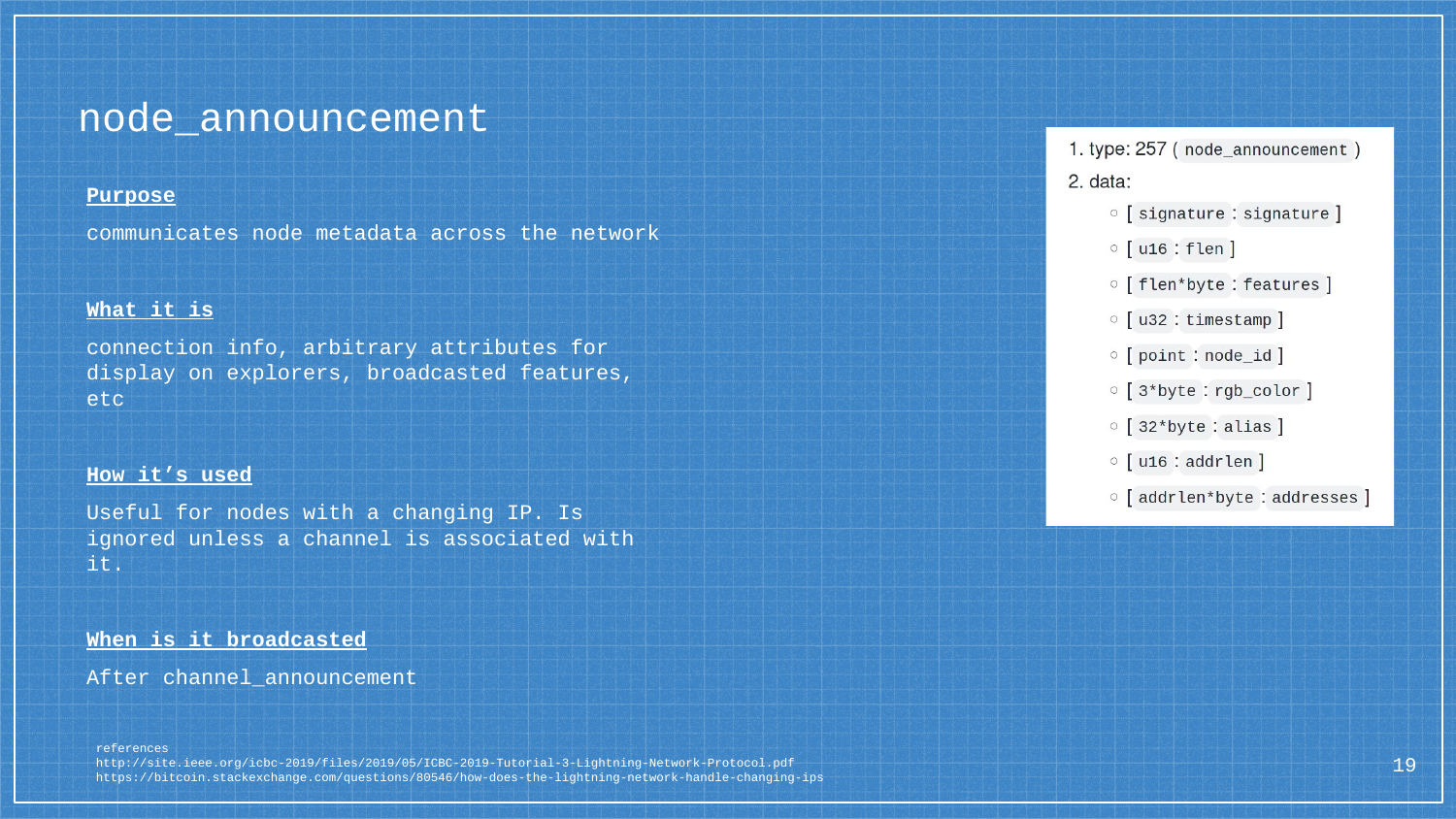## node\_announcement

#### **Purpose**

communicates node metadata across the network $w$ ith sec key of node $\_id$ 

#### **What it is**

connection info, arbitrary attributes for display on explorers, broadcasted features, etc

#### **How it's used**

Useful for nodes with a changing IP. Is ignored unless a channel is associated with it.

#### **When is it broadcasted**

After channel\_announcement

references

http://site.ieee.org/icbc-2019/files/2019/05/ICBC-2019-Tutorial-3-Lightning-Network-Protocol.pdf https://bitcoin.stackexchange.com/questions/80546/how-does-the-lightning-network-handle-changing-ips

## 1. type: 257 (node\_announcement) 2. data:

 $\circ$  [ signature : signature ]

 $\circ$  [ u16 : flen ]

signature of double

sha256 of rest of packet

- o [flen\*byte : features ]
- $\circ$  [ u32 : timestamp ]
- $\circ$  [ point : node\_id ]
- o [ 3\*byte : rgb color ]
- $\circ$  [ 32\*byte : alias ]
- $\circ$  [ u16 : addrlen]
- o [addrlen\*byte : addresses ]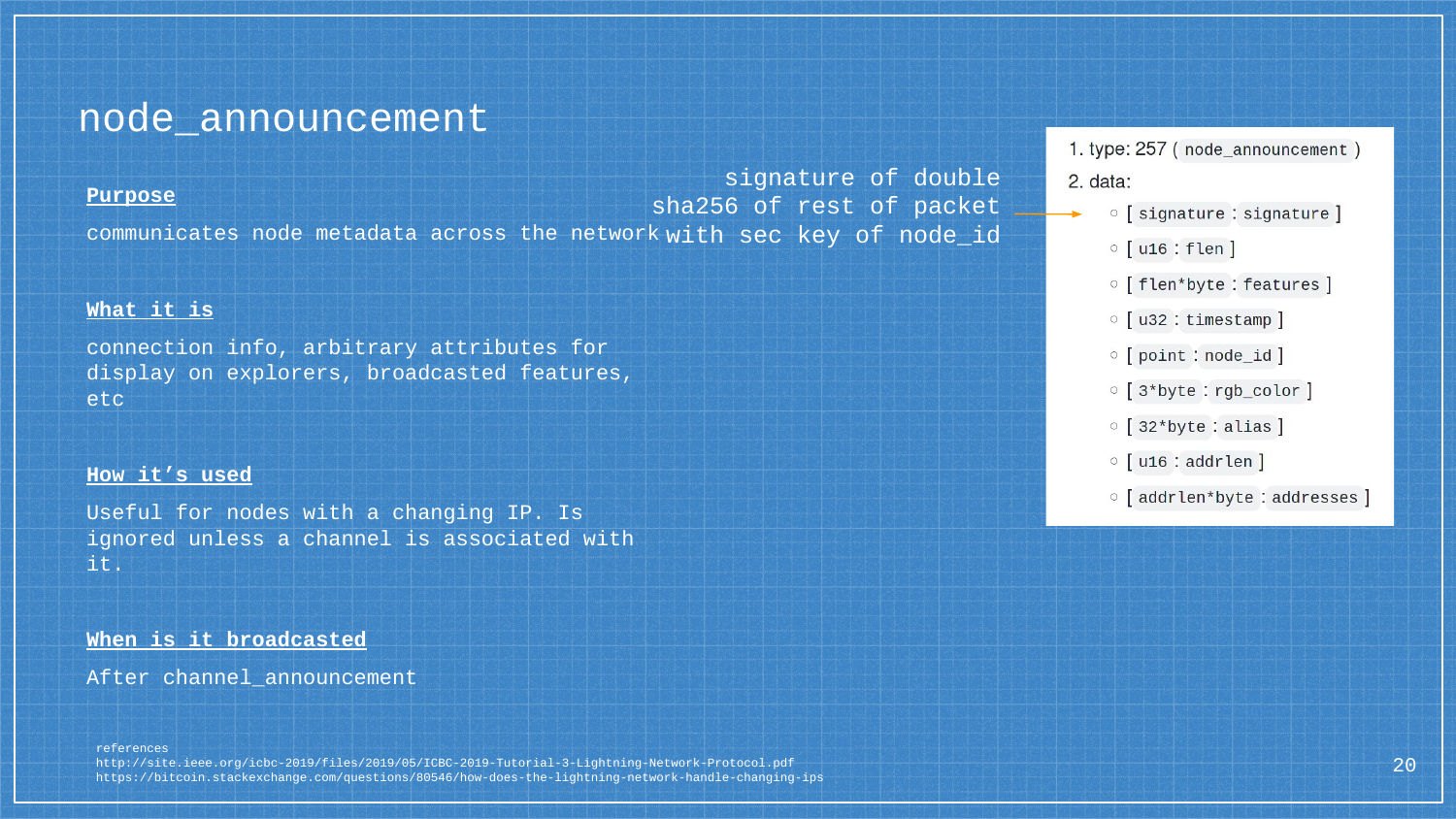## node\_announcement

#### **Purpose**

communicates node metadata across the network with sec key of node\_id

#### **What it is**

connection info, arbitrary attributes for display on explorers, broadcasted features, etc

#### **How it's used**

Useful for nodes with a changing IP. Is ignored unless a channel is associated with it.

#### **When is it broadcasted**

After channel\_announcement

#### references

http://site.ieee.org/icbc-2019/files/2019/05/ICBC-2019-Tutorial-3-Lightning-Network-Protocol.pdf https://bitcoin.stackexchange.com/questions/80546/how-does-the-lightning-network-handle-changing-ips

### address descriptors so others can reach directly

signature of double

sha256 of rest of packet

1. type: 257 (node\_announcement) 2. data:

 $\circ$  [ signature : signature ]

 $\circ$  [ u16 : flen ]

- o [flen\*byte : features ]
- $\circ$  [ u32 : timestamp ]
- $\circ$  [ point : node\_id ]
- o [ 3\*byte : rgb color ]
- $\circ$  [ 32\*byte : alias ]
- $\circ$  [ u16 : addrlen]

o [addrlen\*byte : addresses ]

## defined types:

- $1 i$ pv4
- $2 ipv6$
- 3 TorV2 [Deprecated]
- $4 TorV3$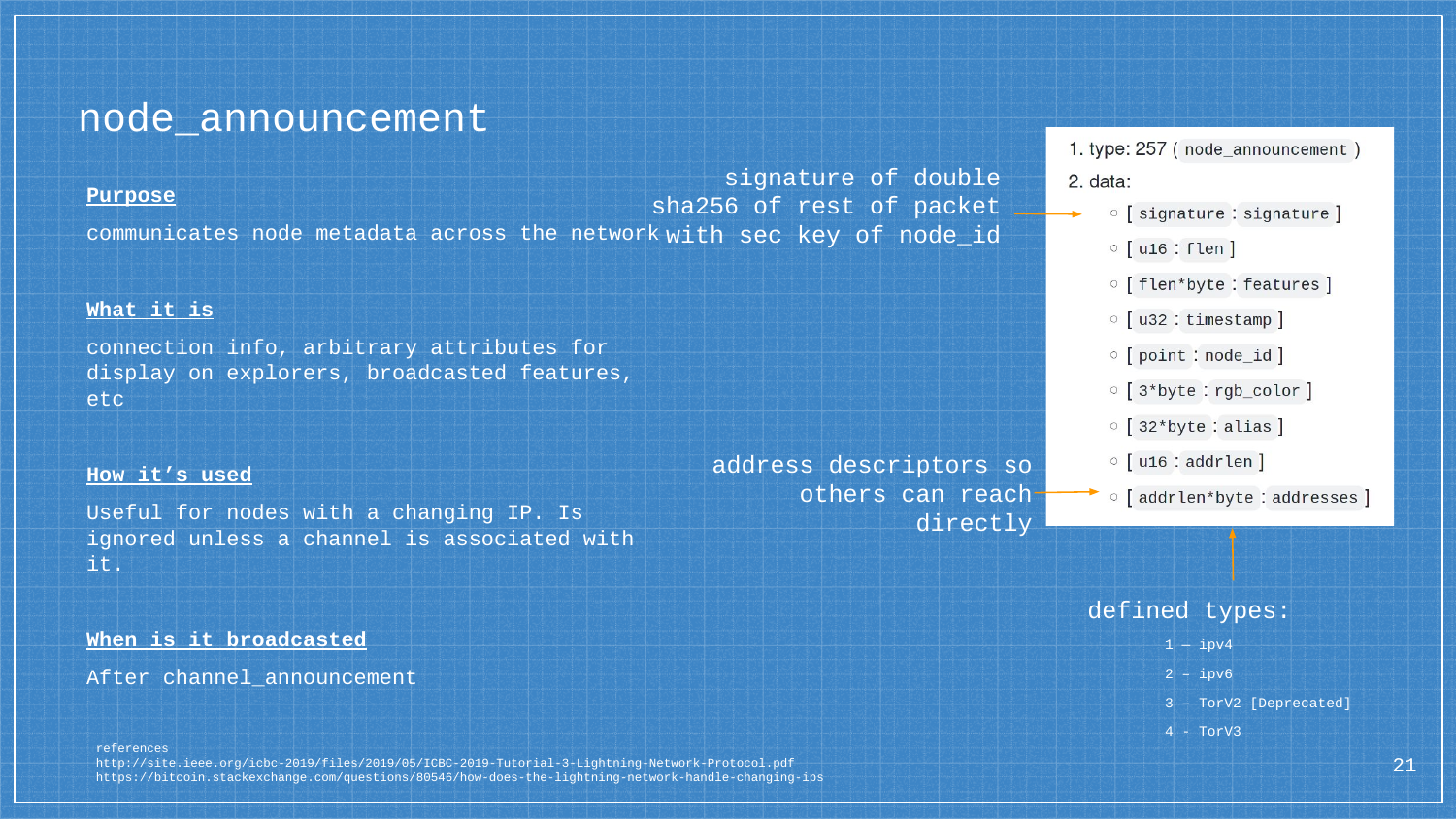**4**

gossip messages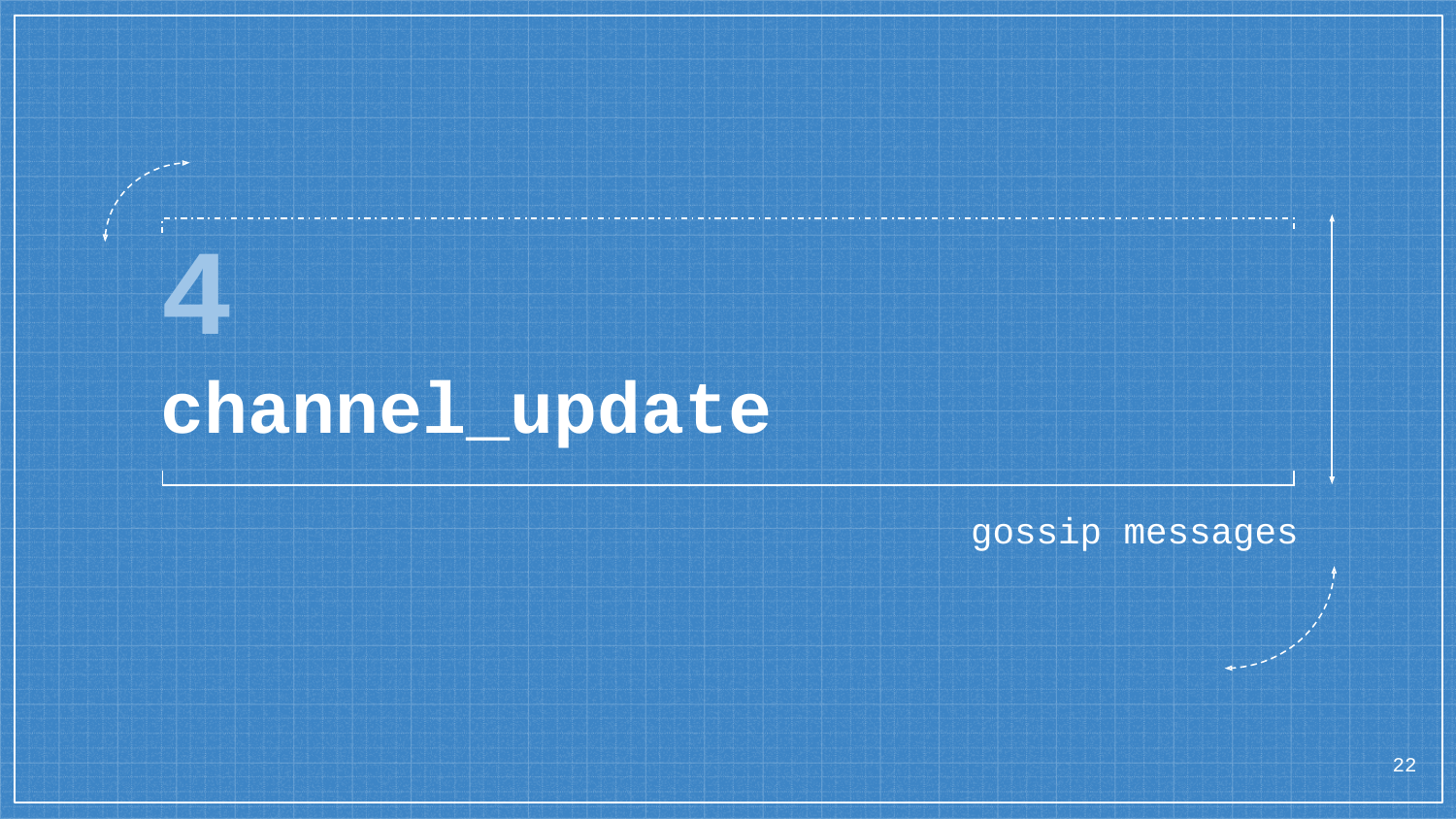#### **Purpose**

Update properties and policies of an active edge

### **What it is**

Policy info. Fees, cltv, supported features, active timestamp

### **How it's used**

references

Used to broadcast if a channel is disabled. Channels can't be used without at least one of these messages reaching a user as it conveys ctlv and fee data

1. type: 258 (channel\_update)

#### 2. data:

- o [ signature : signature ]
- o [chain\_hash : chain\_hash ]
- o [short\_channel\_id : short\_channel\_id ]
- $\circ$  [ u32 : timestamp ]
- o [ byte : message flags ]
- o [ byte : channel\_flags ]
- o [u16: cltv\_expiry\_delta]
- o [ u64 : htlc\_minimum\_msat ]
- o [u32 : fee base msat]
- o [u32: fee\_proportional\_millionths]
- o [u64: htlc\_maximum\_msat ] (option channel htlc max)

## **When is it broadcasted**

- if funding\_locked has been received
- may be sent to peer to communicate channel parameters

MUST NOT be forwarded to other peers in this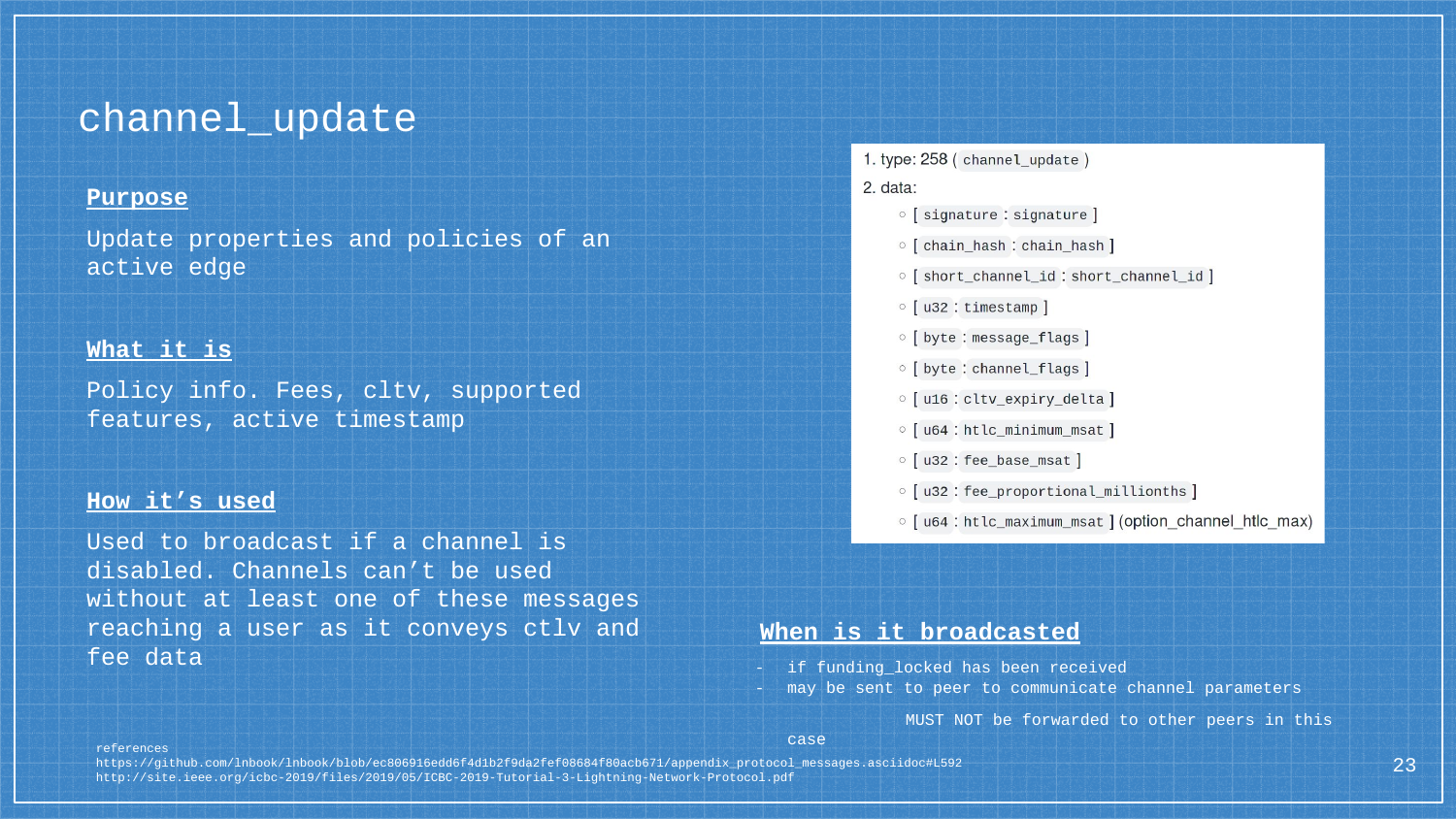double-sha256 of rest of packet with nodeID

genesis block hash for chain

identify which channel this is in regards to

- 1. type: 258 (channel\_update) 2. data: o [signature : signature ] o [chain\_hash : chain\_hash ] o [short\_channel\_id : short\_channel\_id ]  $\circ$  [ u32 : timestamp ] o [ byte : message\_flags ] o [ byte : channel\_flags ] o [u16: cltv\_expiry\_delta]
	- o [u64:htlc\_minimum\_msat]
	- o [u32 : fee base msat ]
	- o [u32: fee\_proportional\_millionths]
	- o [u64: htlc\_maximum\_msat ] (option channel htlc max)

#### references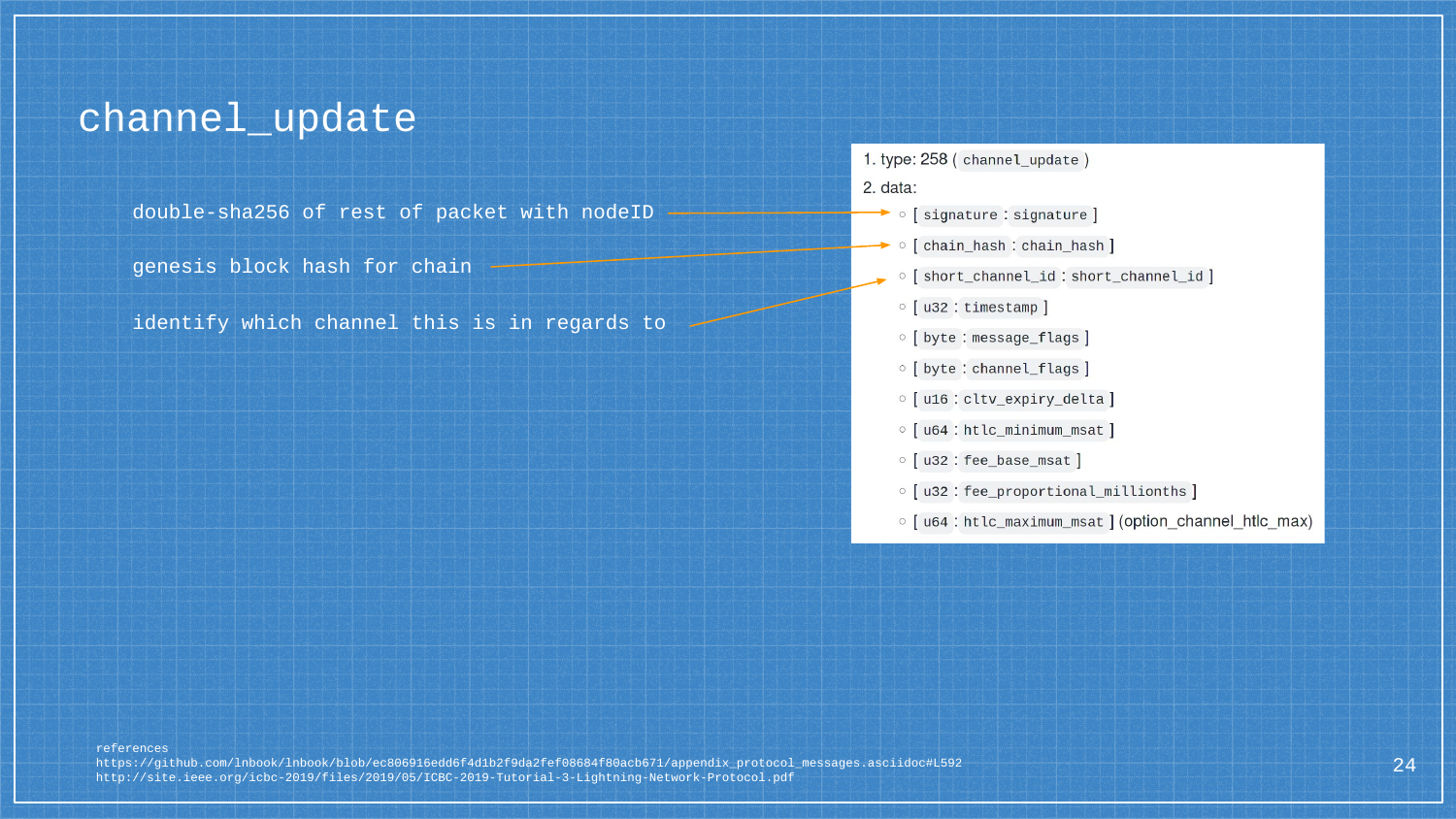double-sha256 of rest of packet with nodeID

genesis block hash for chain

identify which channel this is in regards to

greater than previous timestamp for edge

1. type: 258 (channel\_update) 2. data: o [signature : signature ] o [chain\_hash : chain\_hash ] o [short\_channel\_id:short\_channel\_id]  $\circ$  [ u32 : timestamp ]  $\triangleleft$ > 0o [ byte : message\_flags ] o [ byte : channel\_flags ] o [u16: cltv\_expiry\_delta] o [ u64 : htlc\_minimum\_msat ] o [u32 : fee base msat ]

- o [u32: fee\_proportional\_millionths]
- o [u64: htlc\_maximum\_msat ] (option channel htlc max)

#### references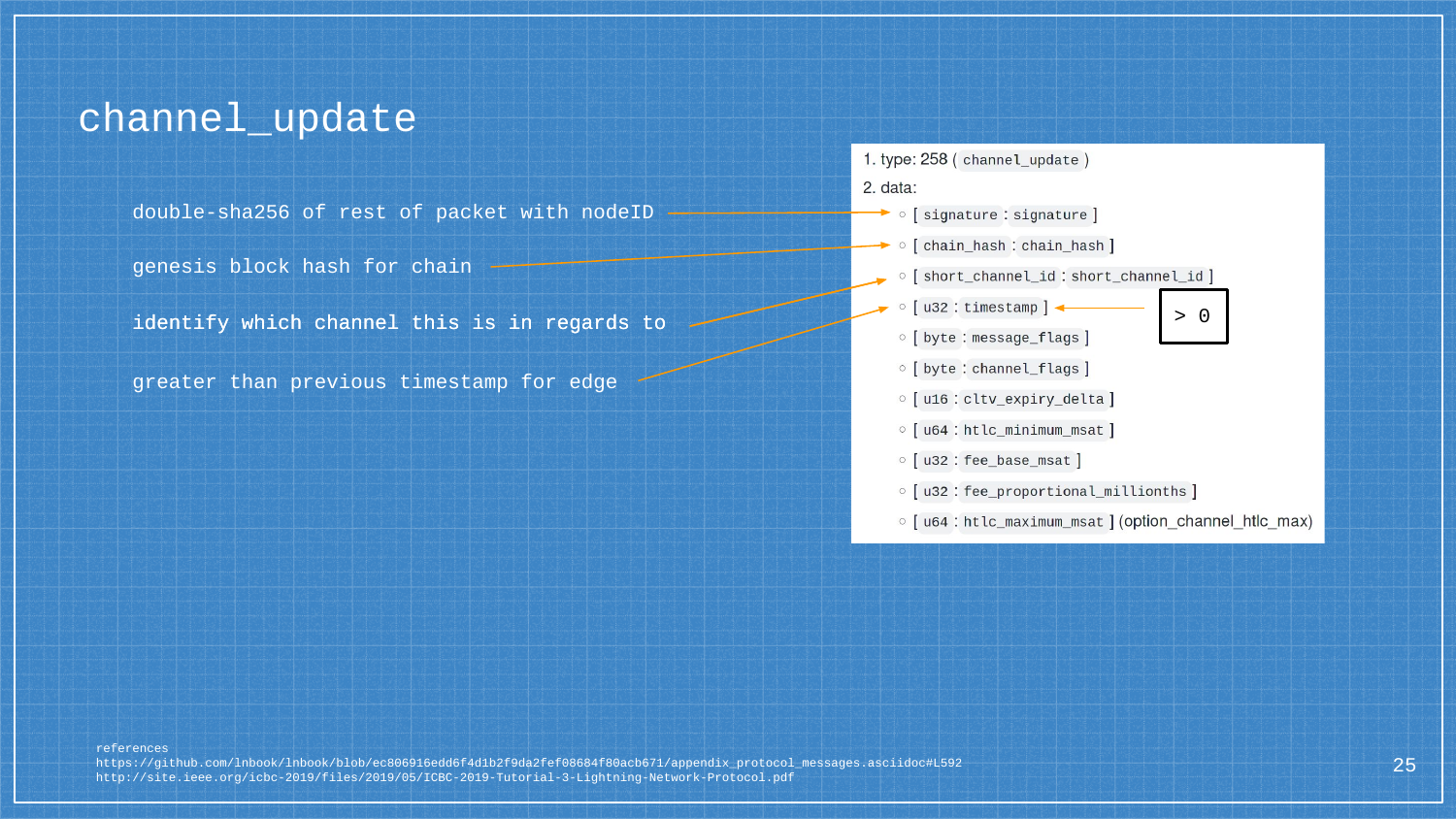double-sha256 of rest of packet with nodeID

genesis block hash for chain

identify which channel this is in regards to

greater than previous timestamp for edge

indicate if optional messages exist at the end of the core fields



only BOLT specified optional message. Indicates max amount sendable with one htlc

#### references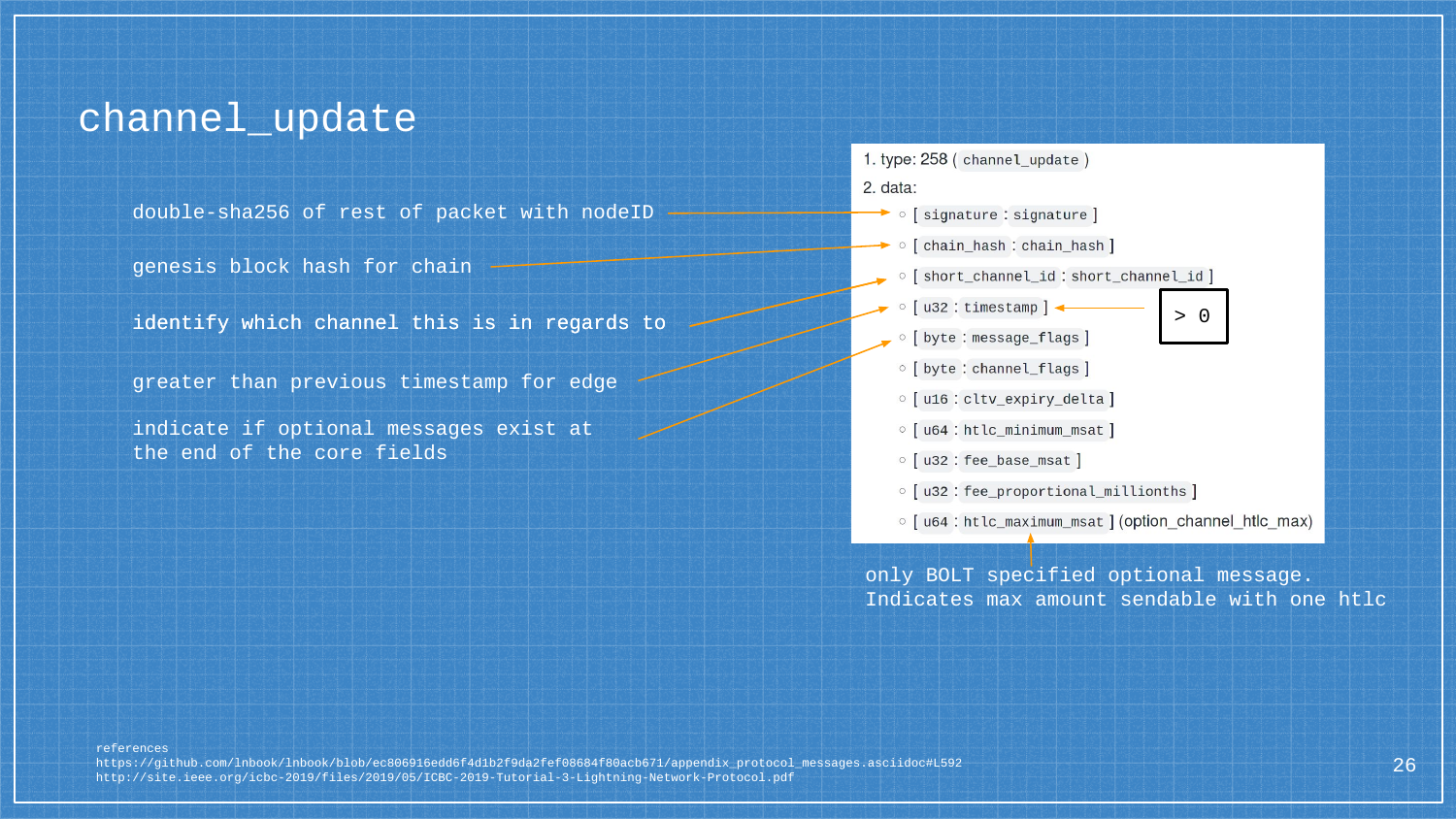The channel flags bitfield is used to indicate the direction of the channel: it identifies the node that this update originated from and signals various options concerning the channel. The following table specifies the meaning of its individual bits;



only BOLT specified optional message. Indicates max amount sendable with one htlc

double-sha256 of rest of packet with nodeID

genesis block hash for chain

identify which channel this is in regards to

greater than previous timestamp for edge

indicate if optional messages exist at the end of the core fields

#### references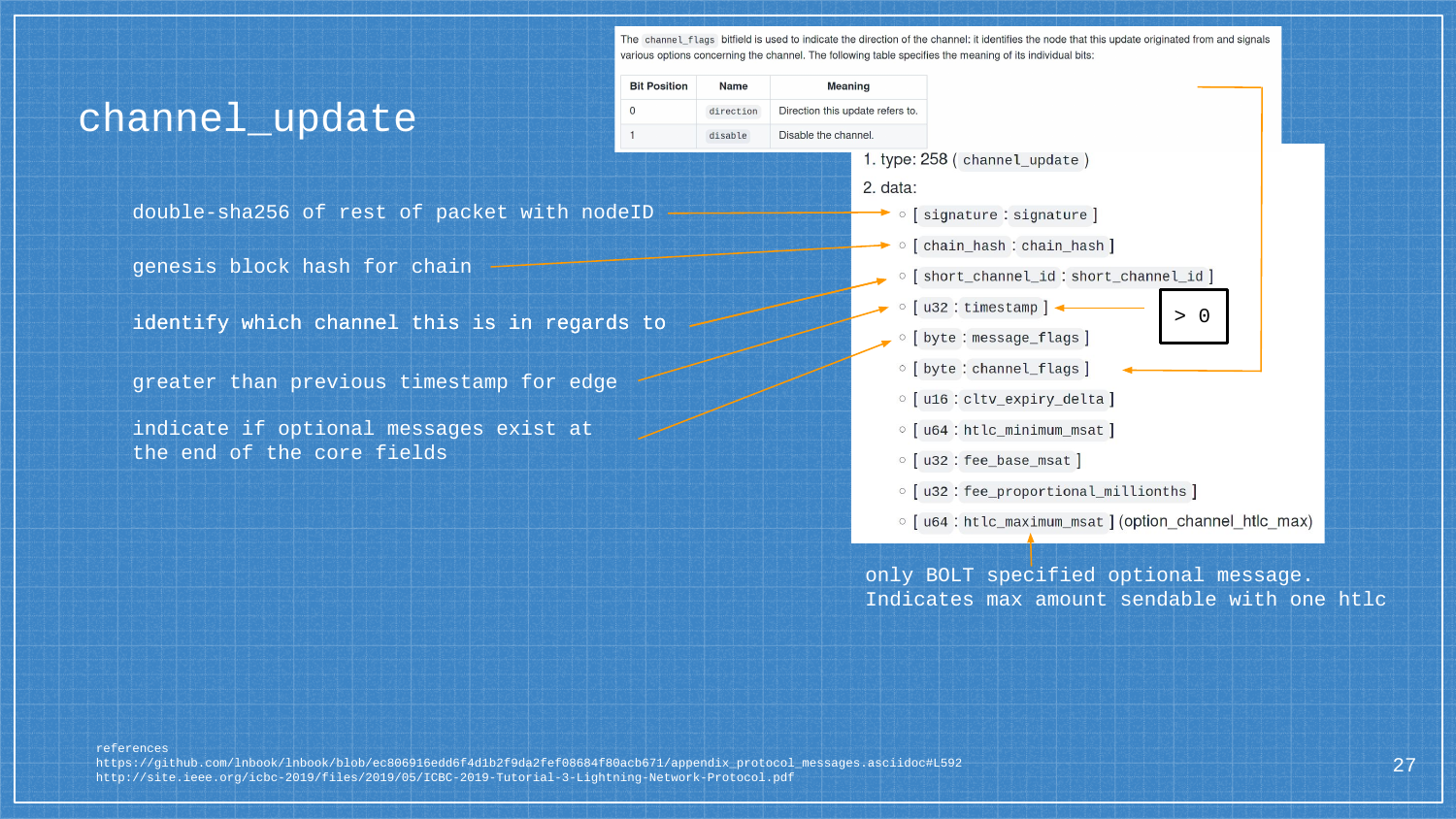The channel flags bitfield is used to indicate the direction of the channel: it identifies the node that this update originated from and signals various options concerning the channel. The following table specifies the meaning of its individual bits;



only BOLT specified optional message. Indicates max amount sendable with one htlc

#### references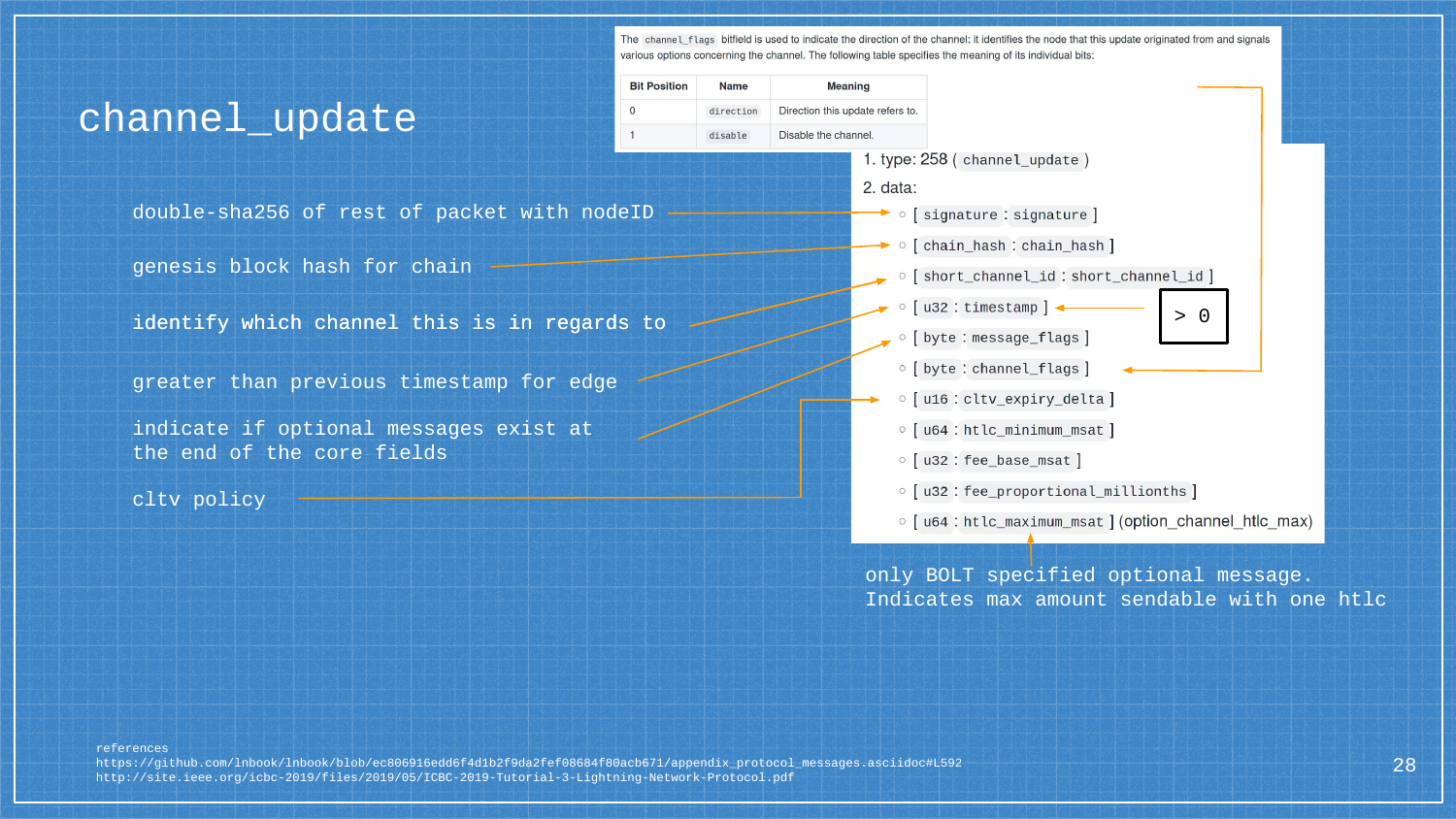The channel flags bitfield is used to indicate the direction of the channel: it identifies the node that this update originated from and signals various options concerning the channel. The following table specifies the meaning of its individual bits:

**Meaning** 



Name

**Rit Position** 

only BOLT specified optional message. Indicates max amount sendable with one htlc

#### references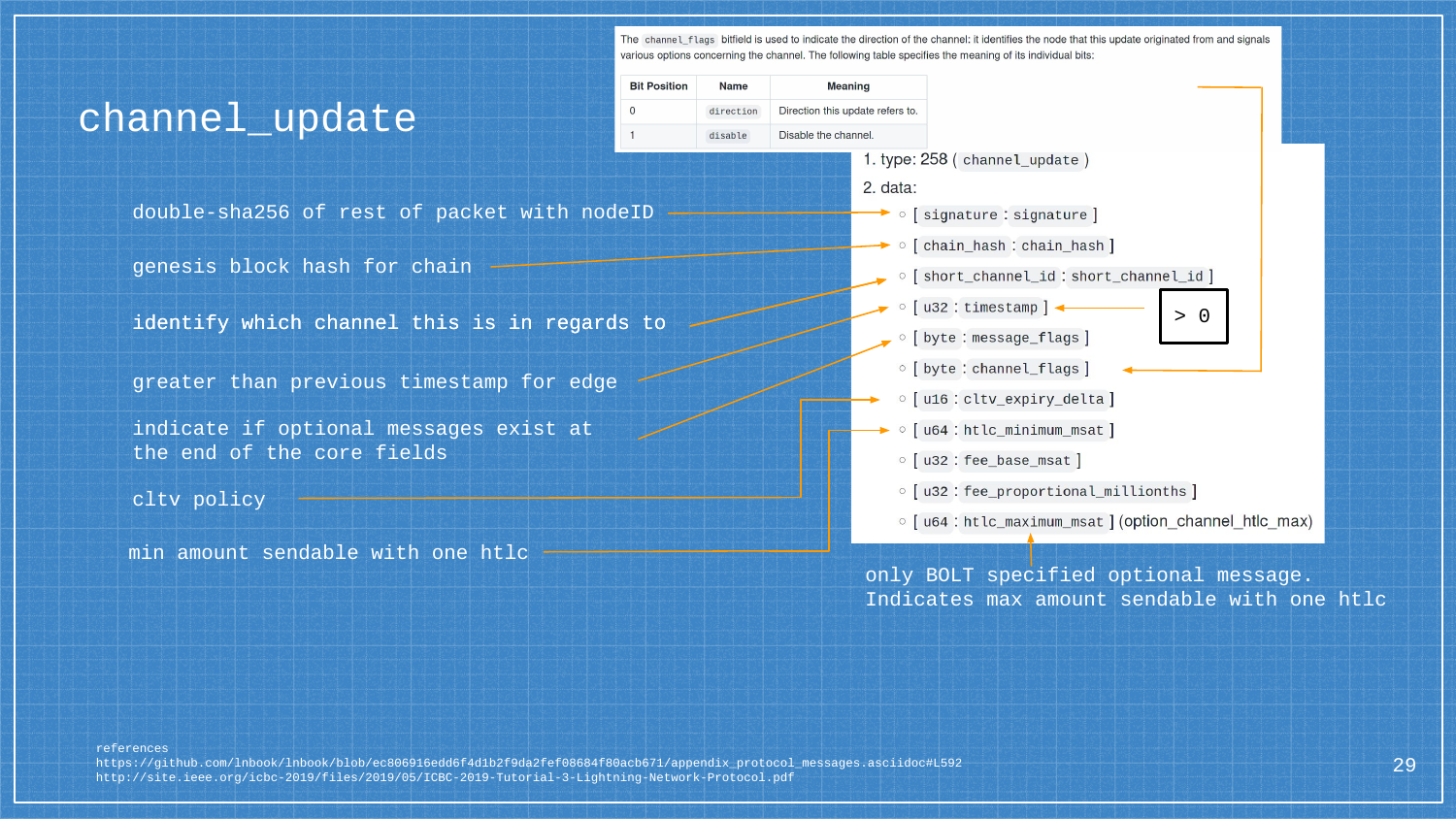The channel flags bitfield is used to indicate the direction of the channel: it identifies the node that this update originated from and signals various options concerning the channel. The following table specifies the meaning of its individual bits:



dynamic feerate per payment

references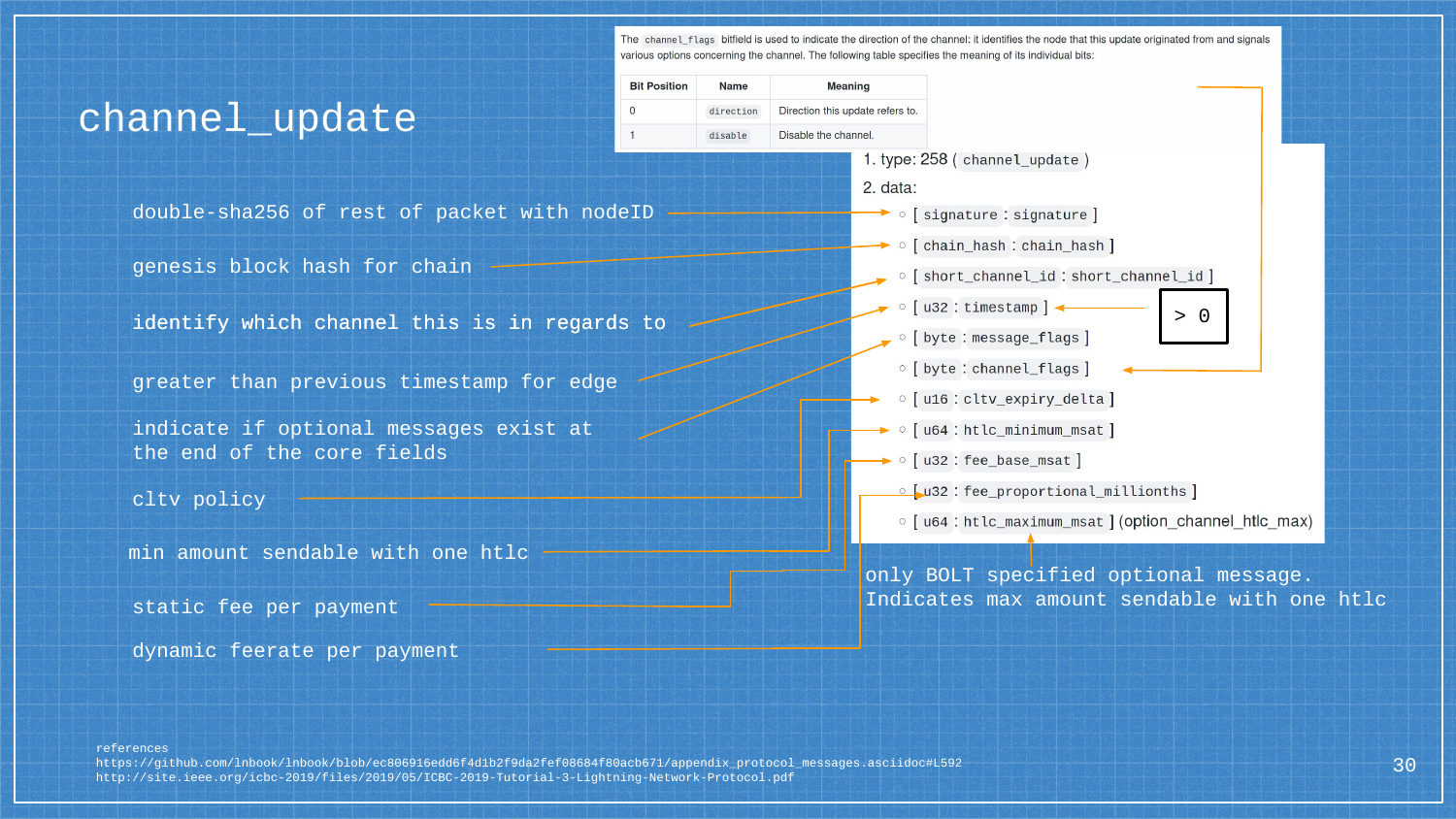## Sequence of events

**channel\_announcement**

## **node\_announcement**

**channel\_update**

references http://site.ieee.org/icbc-2019/files/2019/05/ICBC-2019-Tutorial-3-Lightning-Network-Protocol.pdf https://github.com/lightningnetwork/lnd/issues/1636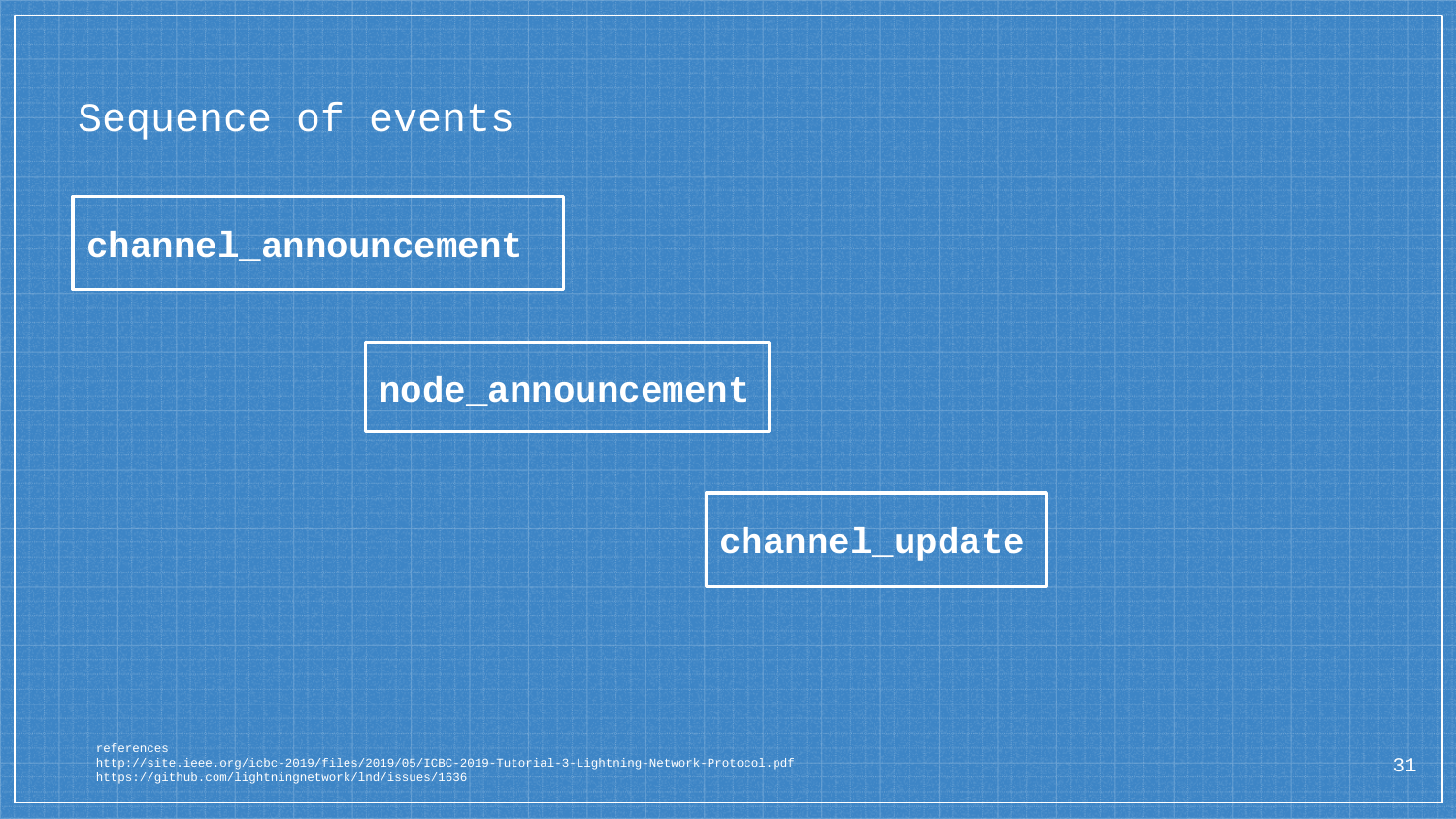## Sequence of events

## **channel\_announcement**

unusable w/o both

## **node\_announcement**

**channel\_update**

references http://site.ieee.org/icbc-2019/files/2019/05/ICBC-2019-Tutorial-3-Lightning-Network-Protocol.pdf https://github.com/lightningnetwork/lnd/issues/1636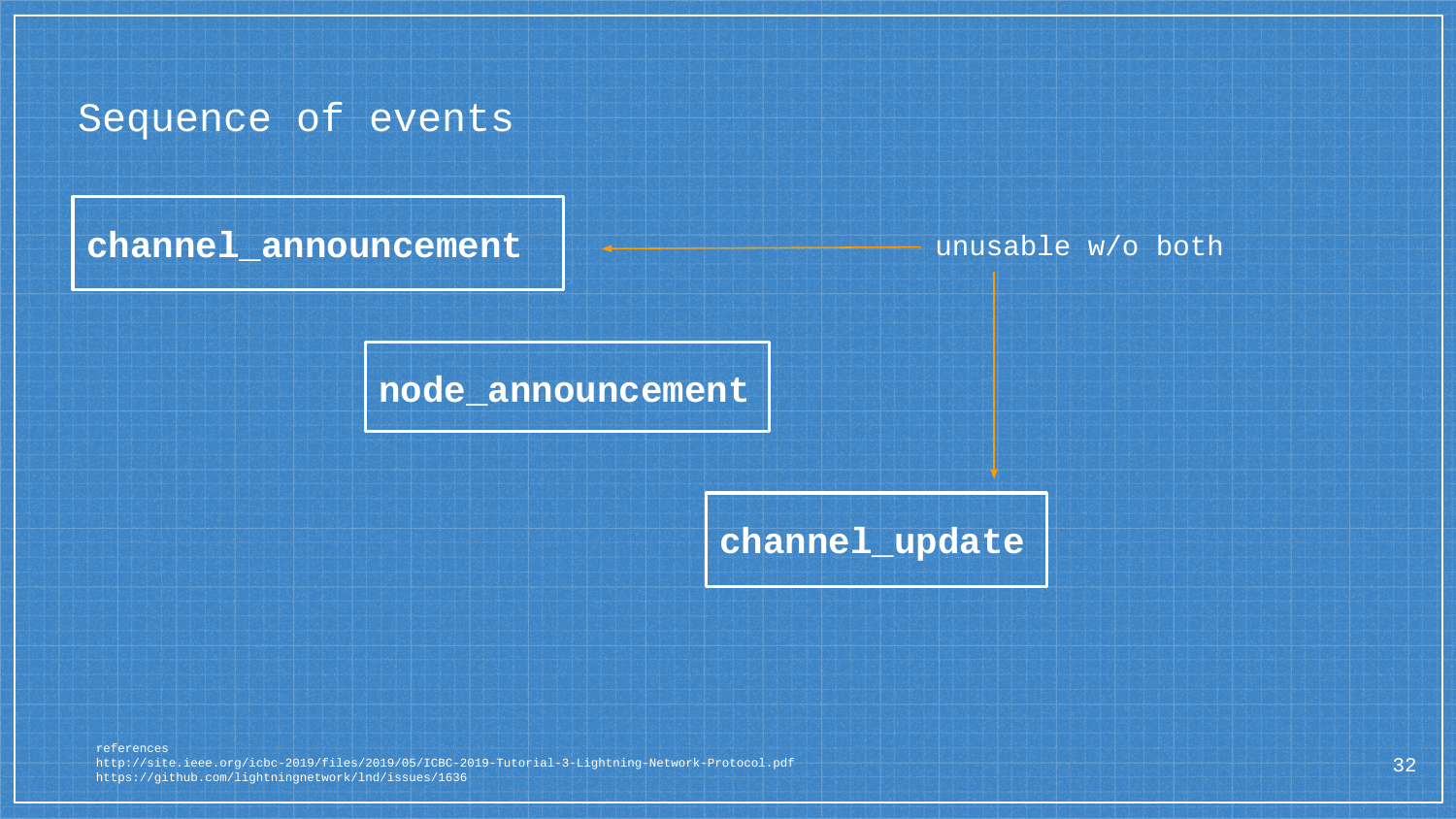## Sequence of messages

**channel\_announcement**

unusable w/o both

## **node\_announcement**

ignored w/o channel\_announcement

**channel\_update**

references http://site.ieee.org/icbc-2019/files/2019/05/ICBC-2019-Tutorial-3-Lightning-Network-Protocol.pdf https://github.com/lightningnetwork/lnd/issues/1636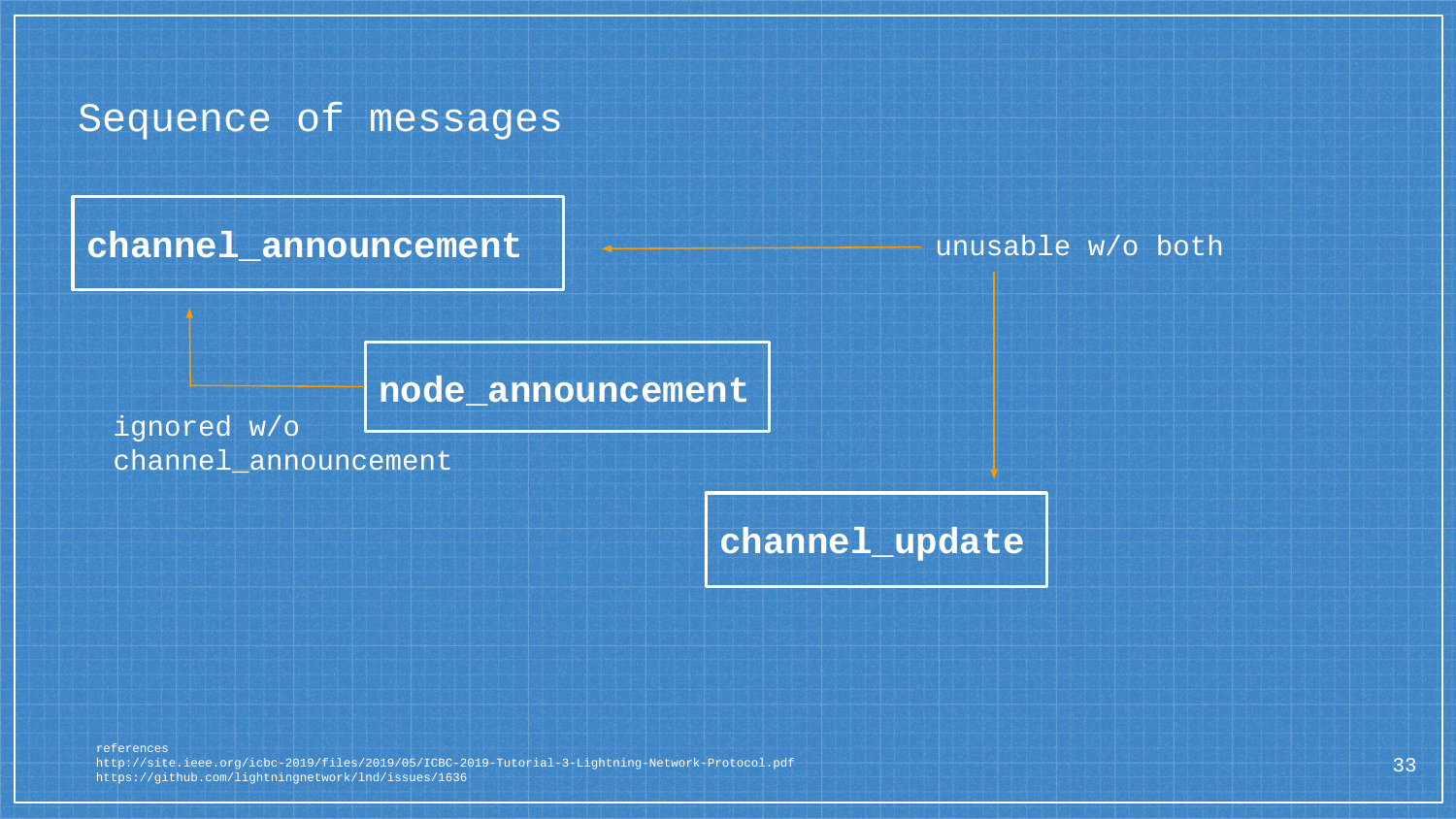## Querying tools

**query\_short\_channel\_ids**

**query\_channel\_range**

**gossip\_timestamp\_filter**

returns channel\_announcement and channel\_update messages for specific channels

returns all channels in specified block range returns channel announcements and channel\_update messages by date range

Used when node sees channel\_update but not channel\_announcement for a channel

Used to discover new channels

Used to receive real time updates in channel graph

references

https://qithub.com/lnbook/lnbook/blob/ece69d5c2ac8116ef83c1826bd43bd4b33c74dca/appendix\_protocol\_messages.asciidoc#the-query\_channel\_range-message https://github.com/lnbook/lnbook/blob/ece69d5c2ac8116ef83c1826bd43bd4b33c74dca/appendix\_protocol\_messages.asciidoc#the-gossip\_timestamp\_range-message <http://site.ieee.org/icbc-2019/files/2019/05/ICBC-2019-Tutorial-3-Lightning-Network-Protocol.pdf> <https://docs.rs/lightning/0.0.101/lightning/ln/msgs/struct.ReplyShortChannelIdsEnd.html> https://bitcoinops.org/en/newsletters/2019/08/07/